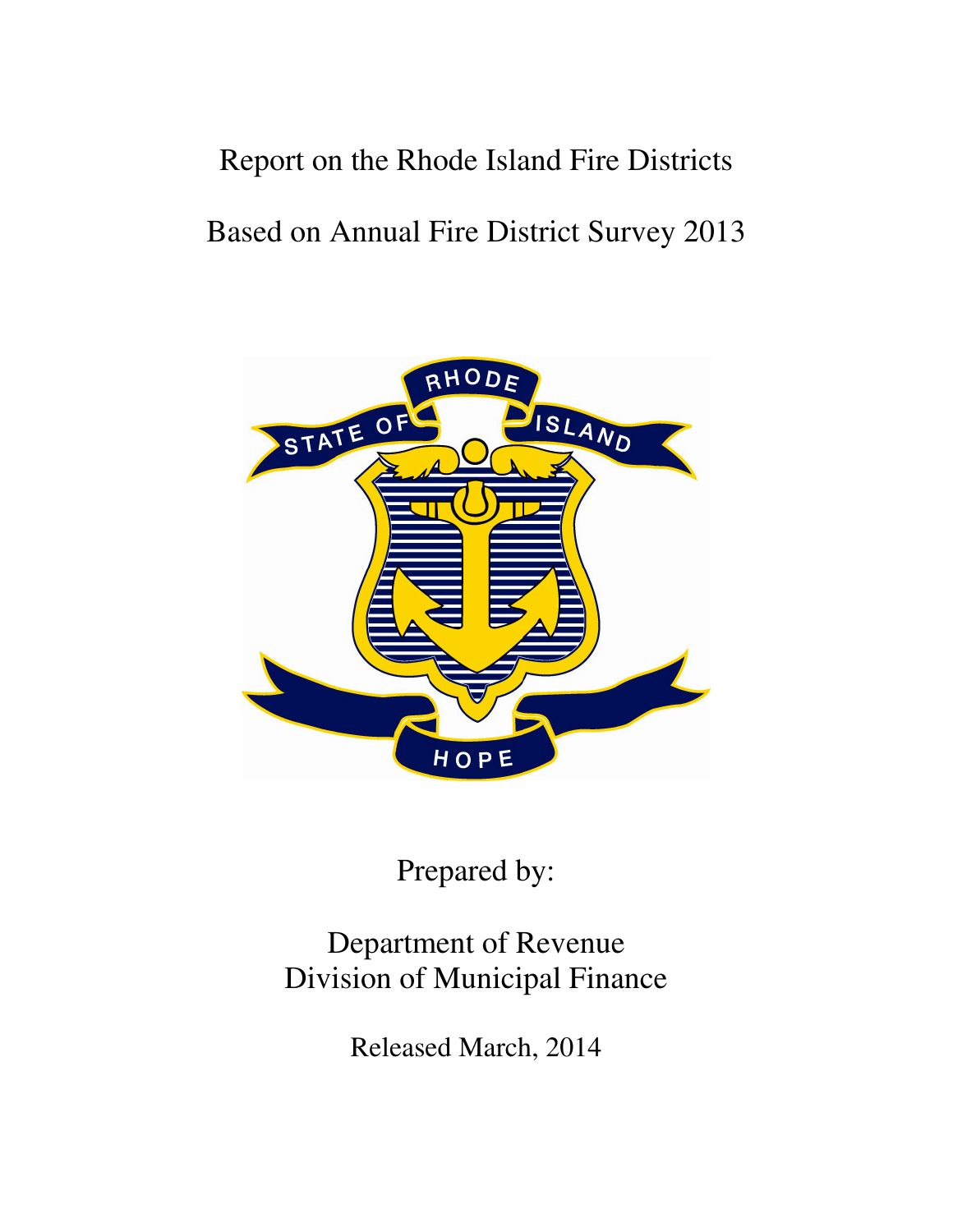## **Scope and Methodology**

This report has been prepared by the Division of Municipal Finance ("Division") to detail the results of its annual Fire District Survey. In the autumn of 2013 the Division conducted an expanded and more detailed version of its annual survey. This 2013 survey represented the most comprehensive examination of fire districts in Rhode Island in the past 50 years and was conducted to better understand the delivery of fire protection services, which are funded through tax levies authorized by fire districts in eleven (11) Rhode Island towns.

The survey was sent to all "Fire Districts" in Rhode Island regardless of whether they had any responsibility (direct or contractual) for the provision of fire protection and related services in their respective towns. **The data presented in this report are self-reporting by the districts**.

This report deals only with the responses received from those fire districts which provide fire services. Consequently, this report does not include information from either the fire districts in Tiverton and Portsmouth, which are actually water districts or the Bonnet Shores Fire District, which provides primarily recreational and road services to the Narragansett community of Bonnet Shores.

These surveys, which the division requested pursuant to Rhode Island General Law § 44-5-69, are vital for updating information as it relates to the fire districts and also provide for relevant information to the residents who live within these districts, the municipalities and the State of Rhode Island. The responses to the survey, which have been compiled and reviewed in this report, can be found in the following descriptions and tables.

The report begins with a brief history of the creation of fire districts in Rhode Island followed by demographic information on each district. Information on governance deals with the composition of governing bodies, elected versus appointed, as well as data on district annual meetings and persons authorized to vote at these meetings.

The various services provided by the fire districts is then detailed followed by financial information regarding revenue sources, tax rates, tax levies, tax collections, fiscal years, tax exemptions and selected salary data. Information on borrowing authorizations, debt limits, and outstanding debt as well as annual audit information including the person/firm conducting the annual audit for each district is included. Information on pension status is provided including whether the plan is locally administered or in Municipal Employee Retirement System (MERS), along with the funding ratio and unfunded liability. Any health benefits for active and retired members are also noted.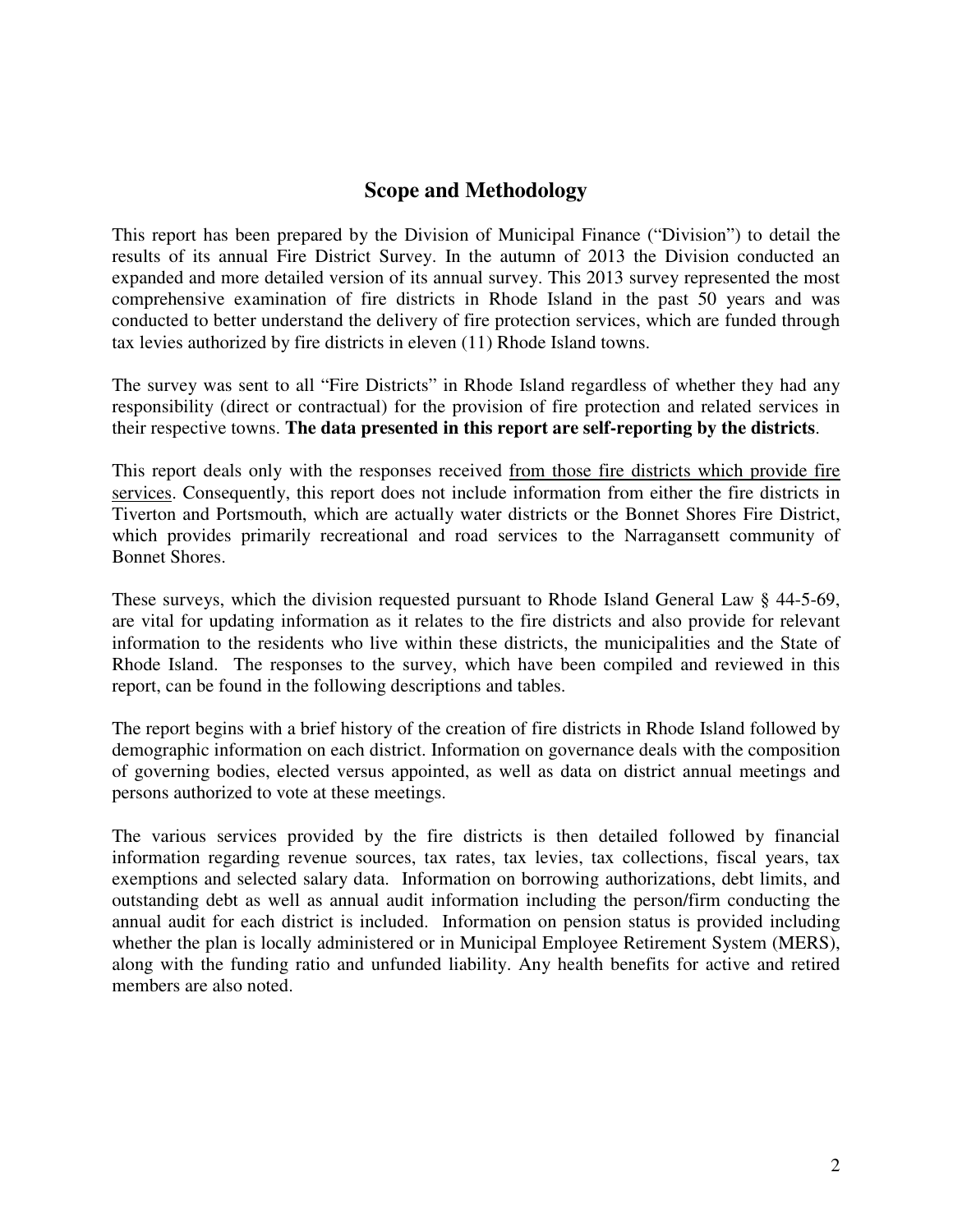## **History**

- Fire districts in Rhode Island can trace their origins primarily to their location in mill villages or in shore communities like the Towns of Westerly and Charlestown.
- While the number of fire districts in Rhode Island has not changed significantly in the past 50 years, developments in the past 15 years are perhaps more noteworthy. This period witnessed the loss of districts due to consolidation, abolishment or incorporation as a municipal fire department.
- Specifically, during the past 15 years only one fire district was created (Exeter in 2004) while 7 fire districts were consolidated: Fairlawn in the Town of Lincoln; Cumberland Hill, North Cumberland and Valley Falls in the Town of Cumberland; and Harris, Tiogue and Washington in the Town of Coventry.
- Additionally during this 15 year period, one fire district was abolished (Glendale in the Town of Burrillville) and one fire district was absorbed as a municipal department (East Greenwich in 2013)

In 1946 the Rhode Island Public Expenditure Council (RIPEC) identified 45 Special districts (Fire Districts) in Rhode Island.<sup>1</sup> Since that time, the number of fire districts has slightly declined due to either (1) consolidation of existing districts into one district; (2) the creation of a city or town fire department which incorporated the existing special districts; and (3) the abolishment of the special district. Currently, there are 42 fire districts in the State of Rhode Island. The list of the communities where these districts are located are:

- Burrillville (Harrisville, Nasonville, Oakland-Mapleville, Pascoag)
- Charlestown (Charlestown, Quonochontaug, Shady Harbor)
- Coventry (Central Coventry, Coventry, Hopkins Hill, Western Coventry)
- Cumberland (Cumberland, Cumberland Hill, N. Cumberland, Valley Falls)
- Exeter
- Glocester (Chepachet, Harmony, West Glocester)
- Hopkinton (Ashaway, Hope Valley/Wyoming\*)
- Lincoln (Albion, Lime Rock, Lonsdale, Manville, Quinnville, Saylesville)
- Narragansett (Bonnet Shores)
- Portsmouth (Portsmouth Water & Fire)
- Richmond (Hope Valley/Wyoming\*, Richmond-Carolina)
- South Kingstown (Indian Lake Shores, Kingston, Union)
- Tiverton (North Tiverton, Stone Bridge)
- Westerly (Bradford\*\*, Dunn's Corners, Misquamicut, Shelter Harbor, Watch Hill, Weekapaug, Westerly)

#### *\*Boundaries of this district overlap municipalities and provide service for both Hopkinton and Richmond*

*\*\* As of the date of this report, Bradford Fire District is under contract for service with Dunn's Corners fire district until May, 2014.* 

<sup>&</sup>lt;sup>1</sup> A Study of State and Local Relationships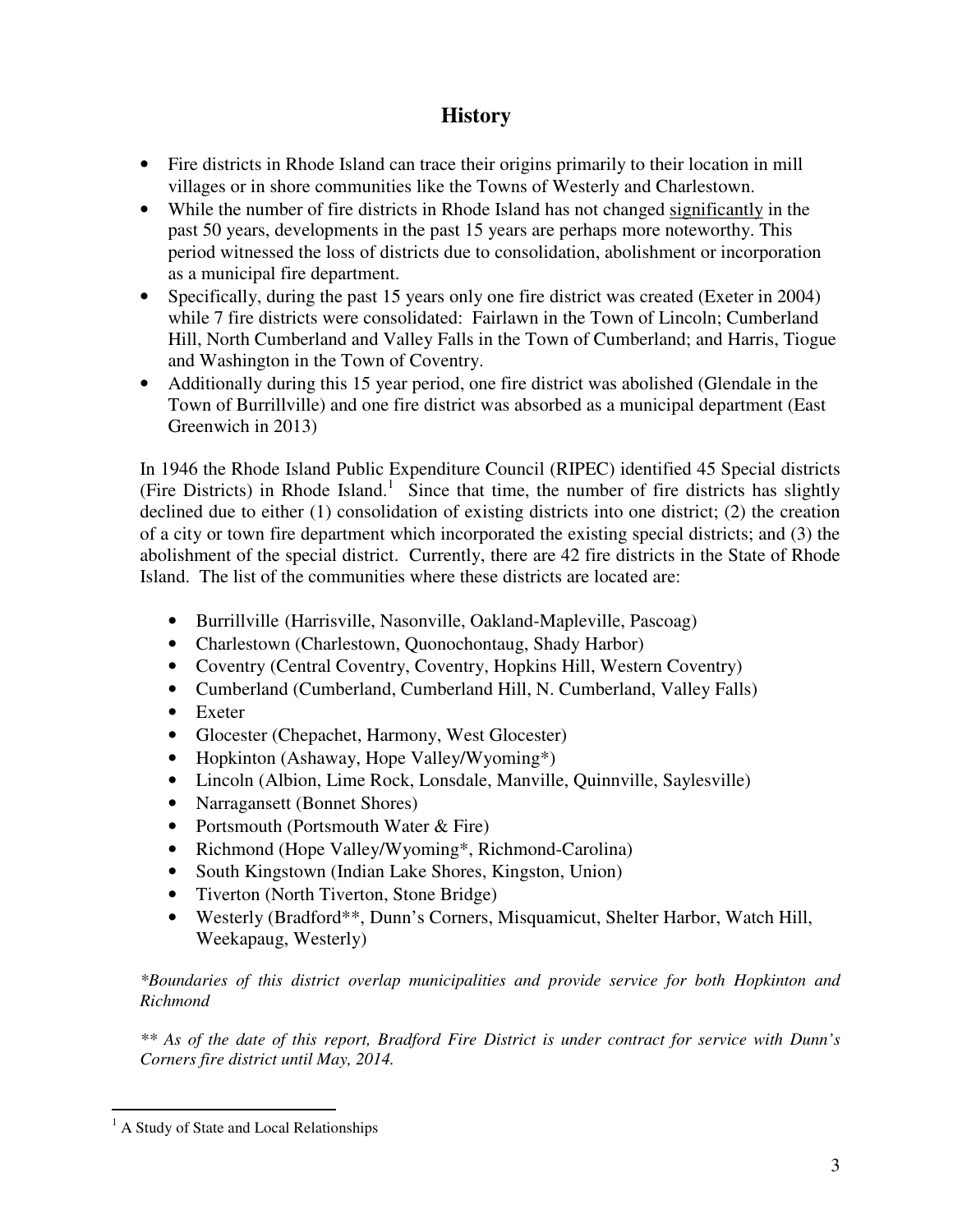Of the 42 Fire Districts in Rhode Island, 33 of the districts have fire stations, fire trucks and equipment, and fire fighters who actually fight fires. Five of the fire districts have financial agreements with neighboring fire districts for fire service protection and include Indian Lake Shores, Quonochontaug, Shady Harbor, Shelter Harbor and Weekapaug. The North Tiverton and Stone Bridge fire districts only provide water to Tiverton; Portsmouth Water & Fire only provides water; and Bonnet Shores fire district primarily provides recreational and road services to the Narragansett community of Bonnet Shores.

The General Assembly session of 2013 introduced and passed legislation that has impacted the fire districts in the town of Coventry. The legislation permitted tiered tax classification, and provided for an annual audit (see Appendix for specific legislation).

Additionally, on February 12, 2014, the Superior Court appointed the Special Master as the liquidating receiver of the Central Coventry Fire District. *The liquidating receiver shall immediately commence liquidation and shall file with this Court a plan of liquidation closing the district on or before May 16, 2014. The Board of Directors will remain constituted and is charged with representing the interest of the Central Coventry Fire District and its taxpayers during the liquidation process.<sup>2</sup>*

<sup>&</sup>lt;sup>2</sup> Case No: KB-2012-1150 Girard Bouchard vs. Central Coventry Fire District, February 12, 2014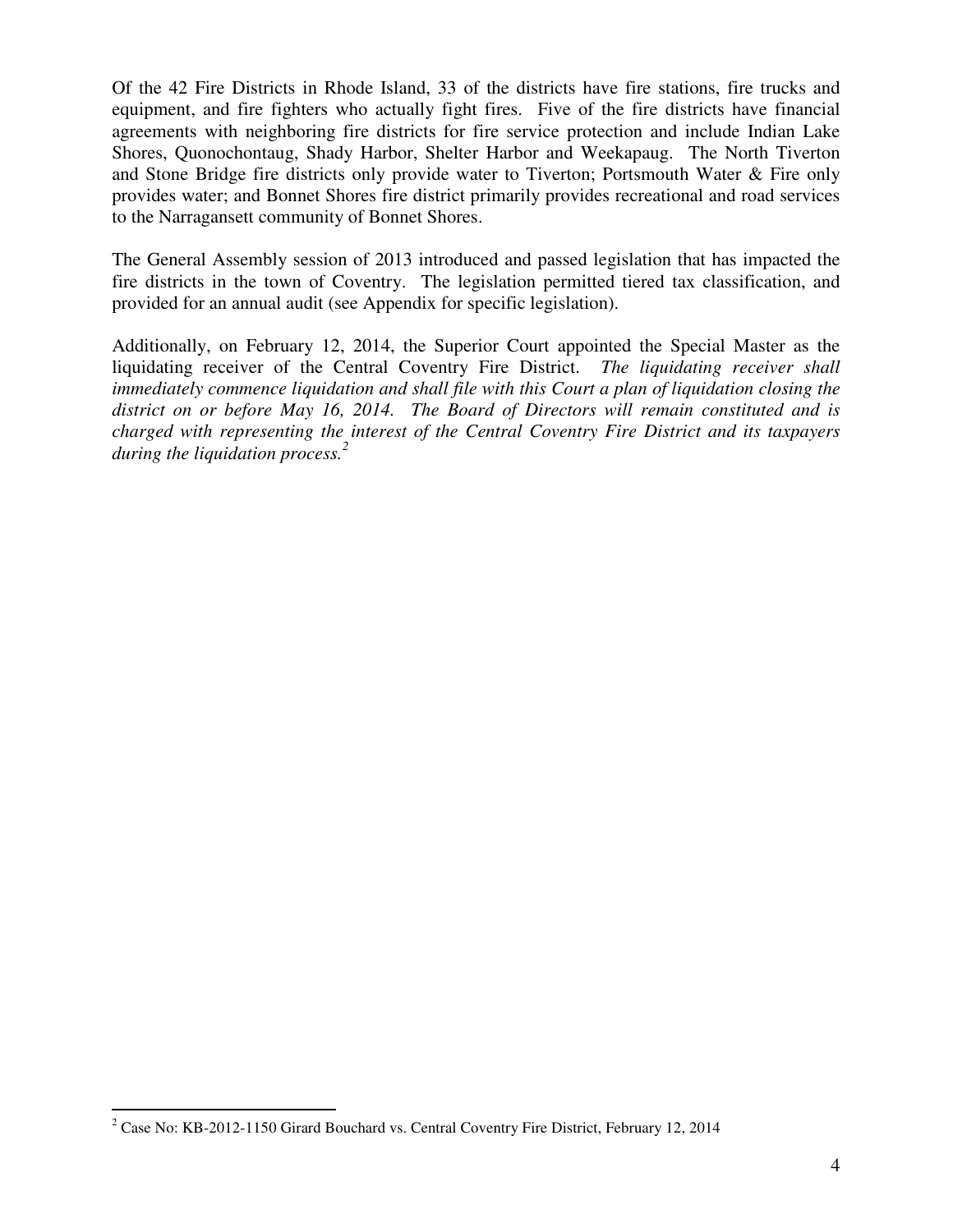## **Demographics**

• Fire districts exist in 11 of Rhode Island's 31 towns. There are no fire districts in the State's 8 cities, which all have municipal fire departments. Fire service in Rhode Island's remaining towns is provided by either a municipal fire department (Examples include Barrington, Portsmouth, Middletown and North Kingstown) or by a volunteer fire department or fire company which is not part of a fire district. (Examples include Foster, Scituate and West Greenwich)

| <b>Fire District Demographic Information</b> |                                |                              |  |  |  |  |  |
|----------------------------------------------|--------------------------------|------------------------------|--|--|--|--|--|
| <b>Fire Districts</b>                        | <b>Population of District*</b> | Area of District (Sq. Miles) |  |  |  |  |  |
| Albion                                       | 4,000                          | 4.0                          |  |  |  |  |  |
| Ashaway                                      | 2,500                          | 20.0                         |  |  |  |  |  |
| <b>Bradford</b>                              | 2,300                          | 2.0                          |  |  |  |  |  |
| <b>Central Coventry</b>                      | 25,000                         | 26.0                         |  |  |  |  |  |
| Charlestown                                  | 6,000                          | 32.0                         |  |  |  |  |  |
| Chepachet                                    | 5,000                          | 26.4                         |  |  |  |  |  |
| Coventry                                     | 17,000                         | 5.5                          |  |  |  |  |  |
| Cumberland                                   | 8,000                          | 5.0                          |  |  |  |  |  |
| Cumberland Hill                              | 10,000                         | 7.4                          |  |  |  |  |  |
| Dunn's Corners                               | 9,000                          | 22.0                         |  |  |  |  |  |
| Exeter                                       | 6,600                          | 58.0                         |  |  |  |  |  |
| Harmony                                      | 3,249                          | 18.3                         |  |  |  |  |  |
| Harrisville                                  | 4,000                          | 20.0                         |  |  |  |  |  |
| Hope Valley-Wyoming                          | 8,000                          | 50.0                         |  |  |  |  |  |
| <b>Hopkins Hill</b>                          | 5,000                          | 2.2                          |  |  |  |  |  |
| <b>Indian Lake</b>                           | see Union                      | see Union                    |  |  |  |  |  |
| Kingston                                     | 5,000                          | 3.0                          |  |  |  |  |  |
| Lime Rock                                    | 6,500                          | 11.0                         |  |  |  |  |  |
| Lonsdale                                     | 6,000                          | 3.0                          |  |  |  |  |  |
| Manville                                     | 5,000                          | 3.0                          |  |  |  |  |  |
| Misquamicut                                  | 1,200                          | 3.5                          |  |  |  |  |  |
| Nasonville                                   | 3,200                          | 9.5                          |  |  |  |  |  |
| North Cumberland                             | 6,000                          | 10.0                         |  |  |  |  |  |
| Oakland-Mapleville                           | 4,000                          | 13.0                         |  |  |  |  |  |
| Pascoag                                      | 10,000                         | 26.0                         |  |  |  |  |  |
| Quinnville                                   | 1,000                          | 1.0                          |  |  |  |  |  |
| Quonochontaug Central Beach                  | 230                            | <1                           |  |  |  |  |  |
| Richmond Carolina                            | 4,000                          | 20.0                         |  |  |  |  |  |
| Saylesville                                  | 3,800                          | 2.0                          |  |  |  |  |  |
| Shady Harbor                                 | 180                            | 0.1                          |  |  |  |  |  |
| <b>Shelter Harbor</b>                        | Varies                         | 1.0                          |  |  |  |  |  |
| Union                                        | 30,000                         | 57.0                         |  |  |  |  |  |
| <b>Valley Falls</b>                          | 10,500                         | 3.5                          |  |  |  |  |  |
| Watch Hill                                   | Varies                         | 1.5                          |  |  |  |  |  |
| Weekapaug                                    | 600-1,000                      | 3.5                          |  |  |  |  |  |
| <b>West Glocester</b>                        | 5,100                          | 27.0                         |  |  |  |  |  |
| Westerly                                     | 20,000                         | 7.5                          |  |  |  |  |  |
| <b>Western Coventry</b>                      | 4,600                          | 32.0                         |  |  |  |  |  |

 *\*Population figures are approximate and in some districts are overestimated for the town when compared to the U.S. Census Bureau 5-year ACS that was released in December of 2013. Source: RI Division of Municipal Finance, based on data reported in the 2013 Fire District Survey*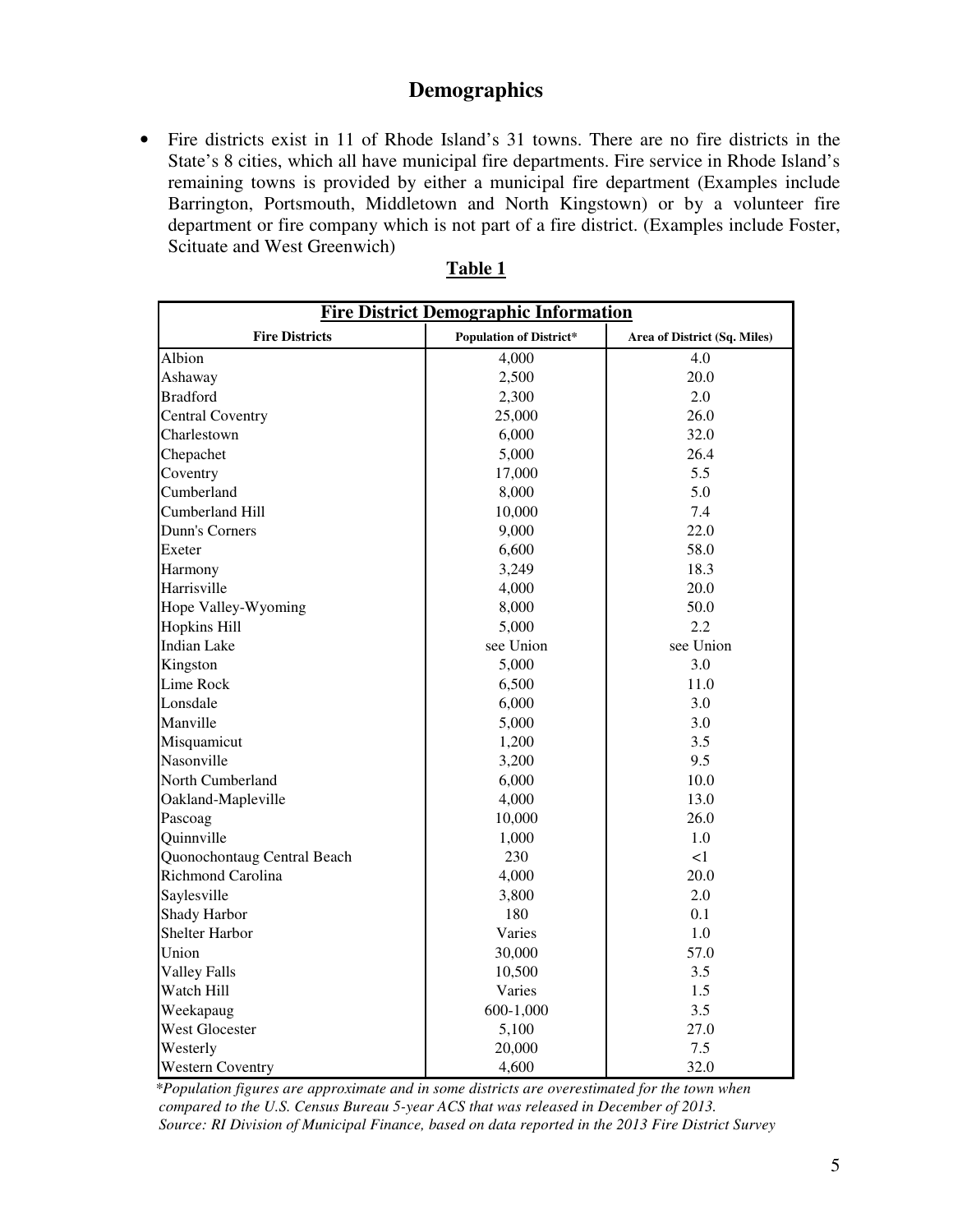- The majority of the fire district towns are located in Washington County (unofficially referred to as "South County"), with the balance located in Providence County with the exception of Coventry which is in Kent County.
- Approximately 20% of the State's population live in towns in which fire services are provided by fire districts (see Table 1).
- These fire districts provide fire services to nearly 50% of the State's entire land area (see Table 1).

The area of each fire district in square miles is established in the district charter along with related boundary lines, which are approved by the General Assembly. Population in each district varies slightly each year, however, districts that have seasonal residents have bigger fluctuations during the year. Kingston fire district is responsible for the University of Rhode Island Campus, in which population also fluctuates throughout the year.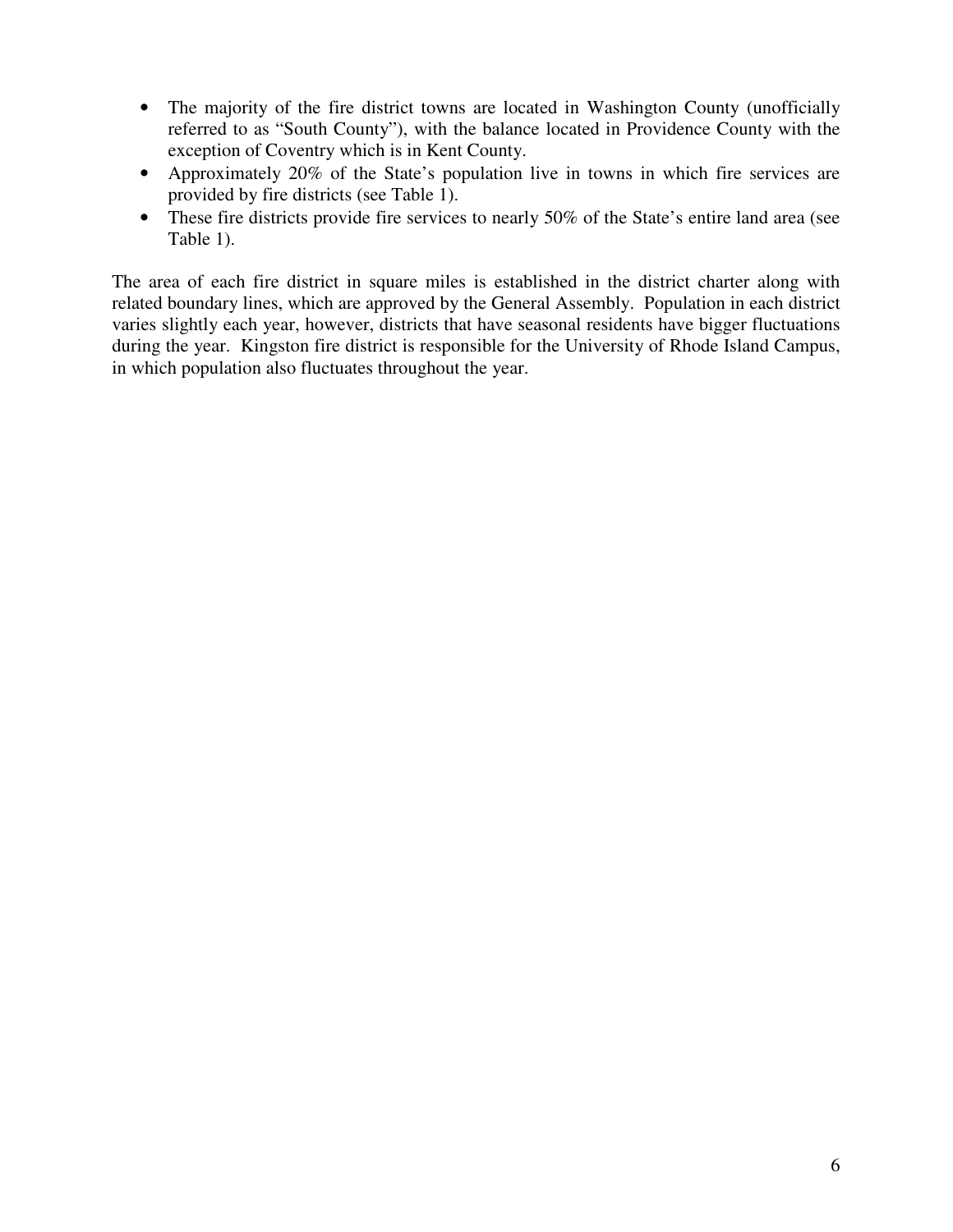## **Governance**

Governance within the fire districts is limited to an elected/appointed board with members ranging from 3 to 19. These members are ultimately the authority on how the fire district is operated and to whom the annual financial data is presented. All fire districts have a governing body such as a Board of Fire Wardens or Board of Directors whose members are almost always elected by the taxpayers in the district (see Table 2).

| <b>Fire District Governing Board Information</b> |                                       |                |                        |  |  |  |
|--------------------------------------------------|---------------------------------------|----------------|------------------------|--|--|--|
|                                                  |                                       |                | <b>Governing Board</b> |  |  |  |
| <b>Fire Districts</b>                            | <b>Name of Governing Board</b>        |                | <b>Members</b>         |  |  |  |
|                                                  |                                       | <b>Elected</b> | <b>Appointed</b>       |  |  |  |
| Albion                                           | <b>Board of Fire Commissioners</b>    | 5              |                        |  |  |  |
| Ashaway                                          | Board of Fire Commissioners           | 3              |                        |  |  |  |
| <b>Bradford</b>                                  | <b>Board of Engineers</b>             | 3              |                        |  |  |  |
| <b>Central Coventry</b>                          | <b>CCFD Board of Directors</b>        | 7              |                        |  |  |  |
| Charlestown                                      | <b>Board of Engineers</b>             | 5              |                        |  |  |  |
| Chepachet                                        | <b>Chepachet Fire District</b>        | 5              |                        |  |  |  |
| Coventry                                         | Coventry Fire & Lighting District     | 5              |                        |  |  |  |
| Cumberland                                       | <b>Board of Commissioners</b>         | 7              |                        |  |  |  |
| Cumberland Hill                                  | <b>Board of Commissioners</b>         | 5              |                        |  |  |  |
| Dunn's Corners                                   | <b>Operating Committee</b>            | 6              |                        |  |  |  |
| Exeter                                           | <b>EFD Board of Commissioners</b>     | 3              | 4                      |  |  |  |
| Harmony                                          | Harmony Fire District                 | 5              |                        |  |  |  |
| Harrisville                                      | HFD Operating Committee               | 7              |                        |  |  |  |
| Hope Valley-Wyoming                              | <b>Board of Directors</b>             | 5              |                        |  |  |  |
| <b>Hopkins Hill</b>                              | District Executive Board of Directors | 7              |                        |  |  |  |
| <b>Indian Lake</b>                               | <b>ILSFD Council</b>                  | 13             |                        |  |  |  |
| Kingston                                         | <b>KFD Board of Wardens</b>           | 5              |                        |  |  |  |
| Lime Rock                                        | Fire Commissioners                    | 5              |                        |  |  |  |
| Lonsdale                                         | Lonsdale Board of Wardens             | 5              |                        |  |  |  |
| Manville                                         | Board of Wardens                      | 5              |                        |  |  |  |
| Misquamicut                                      | <b>MFD Board of Officers</b>          | 9              |                        |  |  |  |
| Nasonville                                       | <b>Operating Committee</b>            | 7              |                        |  |  |  |
| North Cumberland                                 | <b>NCFD Board of Trustees</b>         | 6              |                        |  |  |  |
| Oakland-Mapleville                               | <b>OMFD Operating Committee</b>       | 7              |                        |  |  |  |
| Pascoag                                          | PFD Board of Fire Commissioners       | 5              |                        |  |  |  |
| Quinnville                                       | <b>Board of Wardens</b>               | 3              |                        |  |  |  |
| Quonochontaug Central Beach                      | <b>QCBFD Board of Governors</b>       | 10             |                        |  |  |  |
| Richmond Carolina                                | <b>Board of Directors</b>             | 5              |                        |  |  |  |
| Saylesville                                      | Board of Fire Wardens                 | 5              |                        |  |  |  |
| Shady Harbor                                     | <b>Executive Board</b>                | 19             |                        |  |  |  |
| <b>Shelter Harbor</b>                            | <b>Board of Governors</b>             | 7              |                        |  |  |  |
| Union                                            | Board of Wardens                      | 5              |                        |  |  |  |
| <b>Valley Falls</b>                              | <b>VFFD Board of Fire Wardens</b>     | 5              |                        |  |  |  |
| Watch Hill                                       | District Council                      | 8              |                        |  |  |  |
| Weekapaug                                        | Weekapaug Executive Committee         | 14             |                        |  |  |  |
| West Glocester                                   | West Glocester Fire District          | 3              |                        |  |  |  |
| Westerly                                         | Board of Engineers                    | 4              |                        |  |  |  |
| <b>Western Coventry</b>                          | <b>WCFD Board of Directors</b>        | 5              |                        |  |  |  |

| L<br>ı |  |
|--------|--|
|--------|--|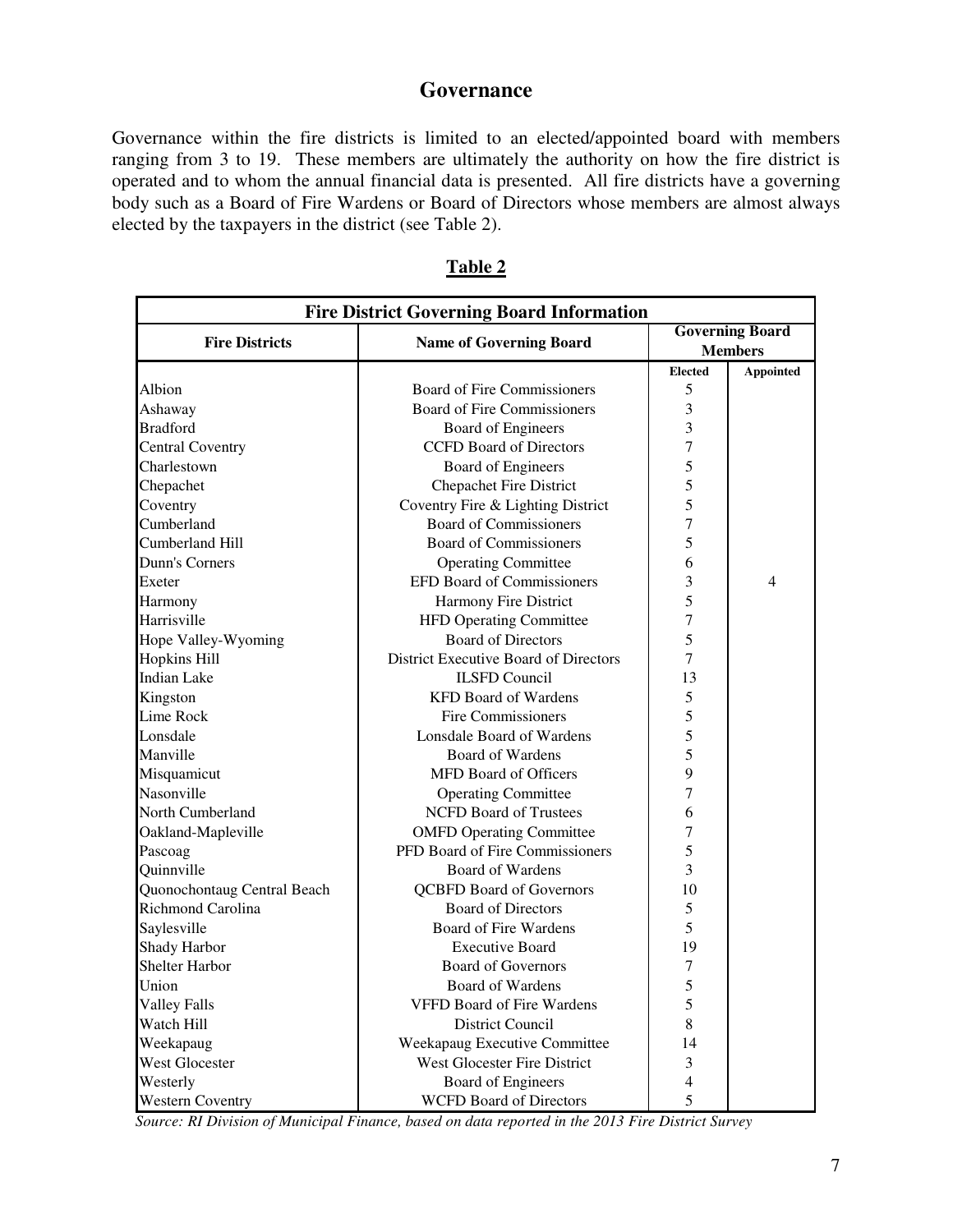- Each fire district has an Annual Meeting at which the business of the district is conducted and an annual budget for the district is adopted. The majority of these meetings are held between May and September of each year (see Table 3).
- Although a uniform fiscal year among Rhode Island's fire district is essentially nonexistent, it should be noted that 33% of them have adopted the July 1st – June 30th fiscal year. (see Table 8). On the other hand, February and April are the only months of the year in which at least one fire district fiscal year **does not** begin.

| <b>Annual Meeting and Voting Information</b> |                                     |                                            |                           |                                                                 |  |  |
|----------------------------------------------|-------------------------------------|--------------------------------------------|---------------------------|-----------------------------------------------------------------|--|--|
| <b>Fire Districts</b>                        | <b>Annual Meeting Held</b>          |                                            | <b>Authorized to Vote</b> |                                                                 |  |  |
|                                              |                                     | Registered<br>Voters in<br><b>District</b> | <b>Residents</b>          | <b>Taxpaying Residents and</b><br><b>Businesses in District</b> |  |  |
| Albion                                       | 2nd Tuesday in November             | $\mathbf X$                                |                           |                                                                 |  |  |
| Ashaway                                      | 3rd Thursday in July                | $\mathbf x$                                |                           | $\mathbf X$                                                     |  |  |
| <b>Bradford</b>                              | 2nd Tuesday in September            |                                            |                           | $\mathbf X$                                                     |  |  |
| <b>Central Coventry</b>                      | 2nd Monday in September             | X                                          | $\mathbf X$               |                                                                 |  |  |
| Charlestown                                  | 1st Wednesday in August             | X                                          |                           |                                                                 |  |  |
| Chepachet                                    | 2nd Saturday in June                | X                                          |                           |                                                                 |  |  |
| Coventry                                     | 2nd Tuesday in December             | X                                          | $\mathbf x$               |                                                                 |  |  |
| Cumberland                                   | Last Wednesday in June              |                                            |                           | $\mathbf X$                                                     |  |  |
| Cumberland Hill                              | 3rd Monday in November              |                                            |                           | $\mathbf X$                                                     |  |  |
| Dunn's Corners                               | 3rd Wednesday in July               |                                            | $\mathbf X$               |                                                                 |  |  |
| Exeter                                       | 2nd Wednesday in April              | X                                          |                           |                                                                 |  |  |
| Harmony                                      | 1st Saturday in June                | X                                          |                           |                                                                 |  |  |
| Harrisville                                  | 2nd Monday in June                  | X                                          |                           |                                                                 |  |  |
| Hope Valley-Wyoming                          | 3rd Wednesday in July               | X                                          |                           | $\mathbf X$                                                     |  |  |
| <b>Hopkins Hill</b>                          | 1st Saturday in May                 | X                                          |                           | $\mathbf x$                                                     |  |  |
| <b>Indian Lake</b>                           | 4th Sunday in June                  |                                            | $\mathbf X$               |                                                                 |  |  |
| Kingston                                     | 1st Monday in May                   |                                            |                           | $\mathbf{x}$                                                    |  |  |
| Lime Rock                                    | 1st Monday in October               | X                                          |                           |                                                                 |  |  |
| Lonsdale                                     | 2nd Monday in February              | X                                          |                           |                                                                 |  |  |
| Manville                                     | 2nd Tuesday in September            | X                                          |                           |                                                                 |  |  |
| Misquamicut                                  | 2nd Saturday in June                | X                                          | $\mathbf X$               | $\mathbf X$                                                     |  |  |
| Nasonville                                   | 3rd Saturday in October             | X                                          |                           |                                                                 |  |  |
| North Cumberland                             | 3rd Wednesday in June               | X                                          |                           |                                                                 |  |  |
| Oakland-Mapleville                           | 2nd Wednesday in September          | X                                          |                           | $\mathbf X$                                                     |  |  |
| Pascoag                                      | 2nd Monday in September             |                                            | $\mathbf X$               | $\mathbf X$                                                     |  |  |
| Quinnville                                   | 1st Monday in May                   |                                            | $\mathbf X$               |                                                                 |  |  |
| Quonochontaug Central Beach*                 | 2nd Saturday after Labor Day (Sept) | X                                          | $\mathbf x$               |                                                                 |  |  |
| Richmond Carolina                            | 1st Monday in June                  | $\mathbf X$                                |                           | $\mathbf X$                                                     |  |  |
| Saylesville**                                | 1st Monday in March                 | $\mathbf X$                                |                           | $\mathbf X$                                                     |  |  |
| Shady Harbor                                 | Last Saturday in July               |                                            | $\mathbf X$               | $\mathbf{x}$                                                    |  |  |
| <b>Shelter Harbor</b>                        | 2nd Saturday in August              |                                            | $\mathbf x$               |                                                                 |  |  |
| Union                                        | 1st Monday in June                  | X                                          |                           |                                                                 |  |  |
| <b>Valley Falls</b>                          | 4th Thursday in June                | X                                          |                           |                                                                 |  |  |
| Watch Hill                                   | 2nd Saturday in July                | X                                          |                           | $\mathbf X$                                                     |  |  |
| Weekapaug                                    | 2nd Friday in July                  |                                            |                           | $\mathbf X$                                                     |  |  |
| West Glocester                               | 3rd Saturday in June                | X                                          |                           |                                                                 |  |  |
| Westerly                                     | Last Wednesday in August            |                                            | $\mathbf X$               | $\mathbf X$                                                     |  |  |
| <b>Western Coventry</b>                      | 1st Monday in April                 | X                                          |                           |                                                                 |  |  |

| Ι<br>n<br>L |
|-------------|
|-------------|

 *\*Each property owner gets 2 votes to cast* 

 *\*\*Residential taxpayers only (no commercial)*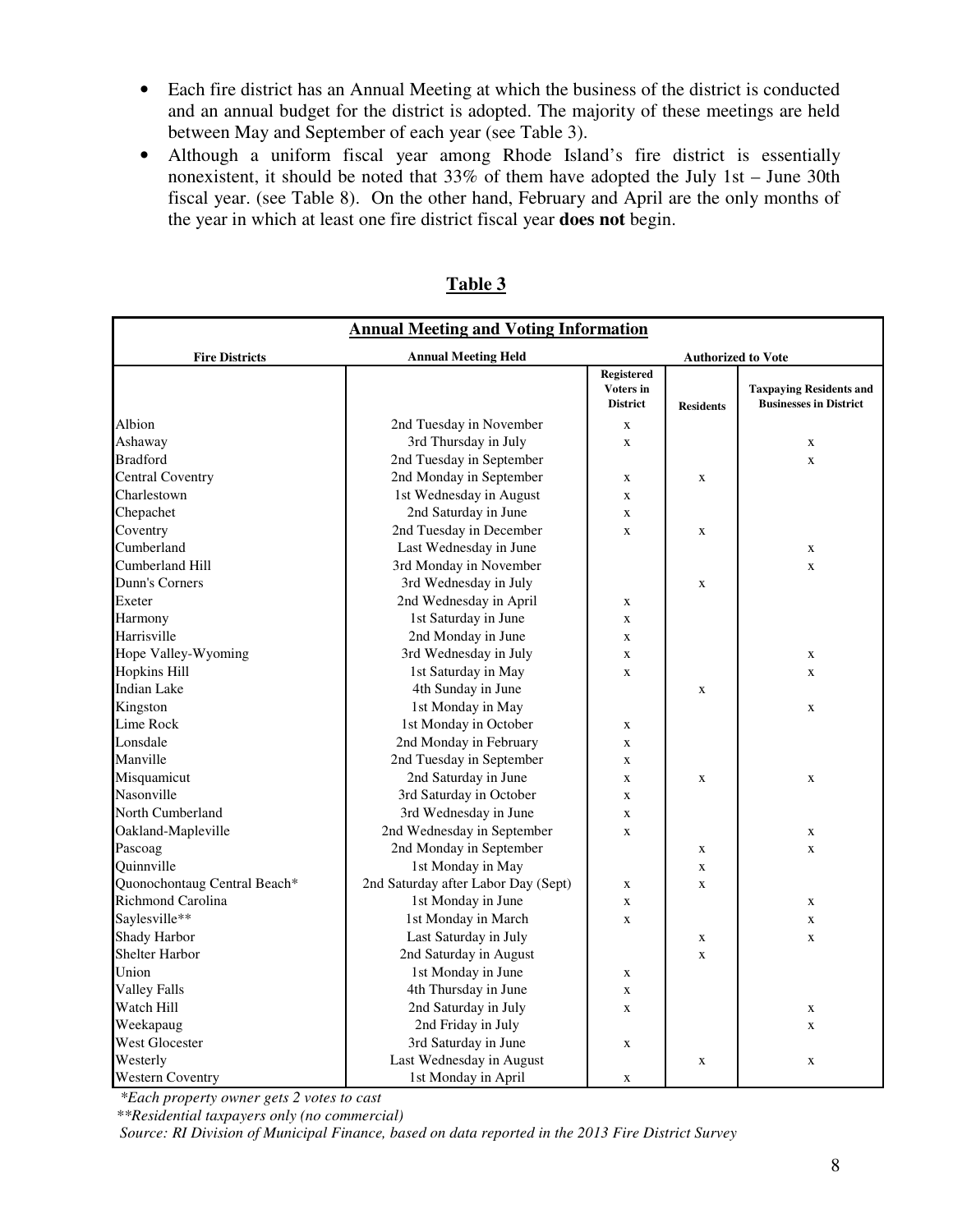## **Service Delivery**

Fire districts in Rhode Island, with the exceptions noted in the "Scope & Methodology" section of this report, are responsible for the provision of fire services to the taxpayers residing in the district. As noted earlier, there are so-called fire districts that actually do not provide fire services.

Fire service, for the most part, is provided by fire departments located within the fire district. There are a few exceptions to this practice in Rhode Island whereby fire service is provided to the taxpayers of one district by a fire department located in another district. In these cases, the fire district receiving fire protection pays the providing fire district with an annual budgeted amount or fee. This arrangement exists in Westerly, Charlestown and South Kingstown as follows: In Westerly, the Dunn's Corners Fire Department provides fire services to 1) the Shelter Harbor and 2) Bradford Fire Districts as well as to 3) the Shady Harbor and 4) Quonochontaug Central Beach Fire Districts in Charlestown. Also in Westerly, the Misquamicut Fire Department provides fire services to the Weekapaug Fire District. In South Kingstown, the Union Fire District provides fire service to the Indian Lake Shores Fire District.

In addition to fire service, many districts provide other services, for example some districts that cover areas located along the shore, provide beach and recreational services to their taxpayers. Based on survey responses, it appears that thirteen (13) fire districts in the state provide full rescue services with emergency medical technicians on staff and ambulances that provide emergency rescue transport. Some districts only provide first responder services, while the municipal rescue service/public safety department provides emergency transport of patients. Other districts' emergency rescue services are provided by a private ambulance service and include first responder and emergency transport service.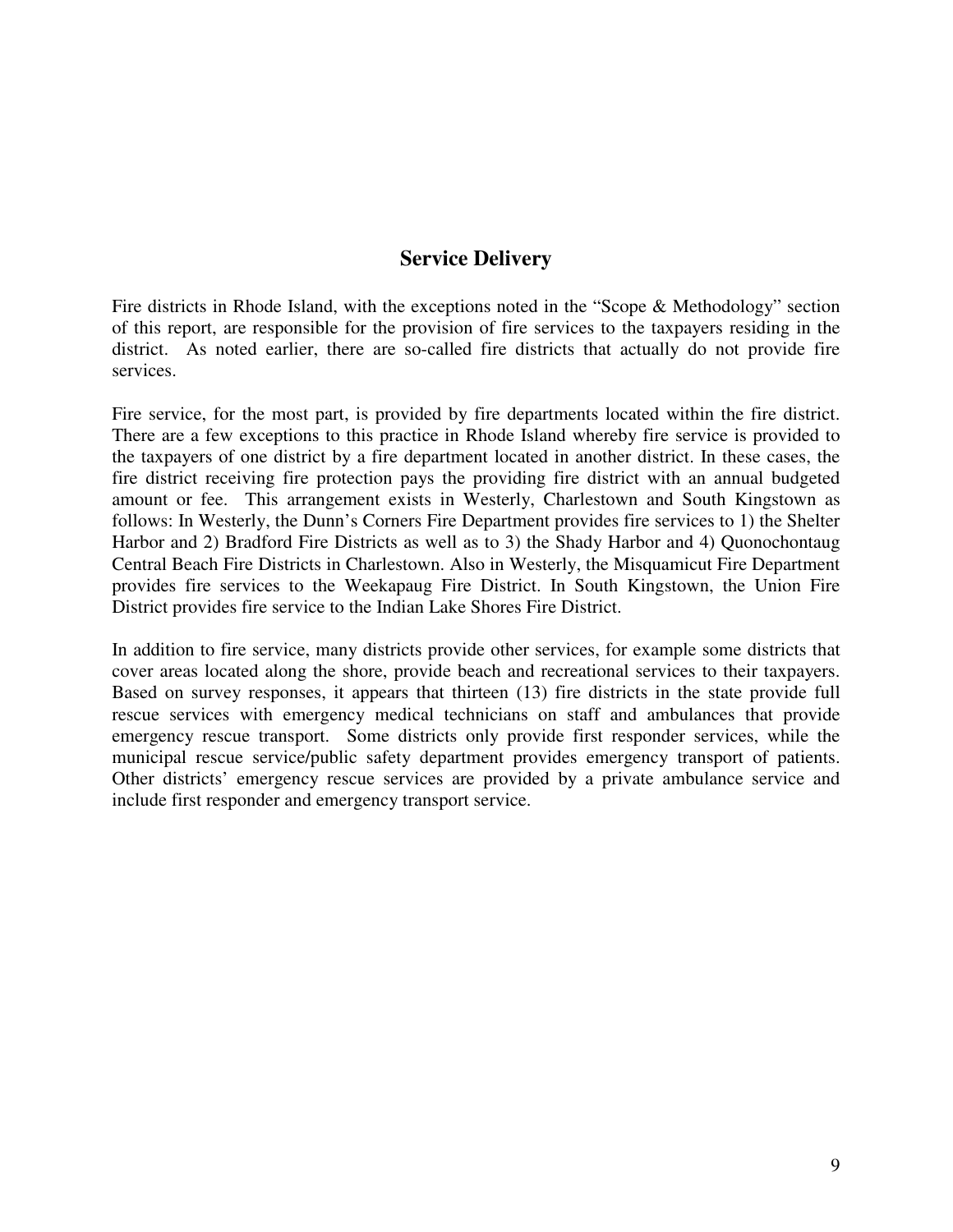| <b>Fire District Actual Services Provided</b> |                     |                    |                 |                         |                |             |                         |                        |             |
|-----------------------------------------------|---------------------|--------------------|-----------------|-------------------------|----------------|-------------|-------------------------|------------------------|-------------|
| <b>Fire Districts</b>                         | <b>Town Located</b> | Fire<br>Protection | <b>Hydrants</b> | <b>Street</b><br>Lights | <b>Beaches</b> | Recreation  | <b>Rescue</b>           | Water<br><b>Supply</b> | Other       |
| <b>Albion</b>                                 | Lincoln             | $\mathbf X$        |                 |                         |                |             |                         |                        |             |
| Ashaway                                       | Hopkinton           | $\mathbf X$        |                 |                         |                |             | $\mathbf x$             |                        |             |
| <b>Bradford</b>                               | Westerly            | $\mathbf X$        |                 |                         |                |             |                         |                        |             |
| <b>Central Coventry</b>                       | Coventry            | $\mathbf x$        | $\mathbf x$     | $\mathbf{X}$            |                |             | $\mathbf x$             |                        |             |
| Charlestown                                   | Charlestown         | $\mathbf x$        |                 |                         |                |             |                         |                        |             |
| Chepachet                                     | Glocester           | $\mathbf x$        |                 | $\mathbf X$             |                |             | $\mathbf x$             |                        |             |
| Coventry                                      | Coventry            | $\mathbf x$        | $\mathbf x$     | $\mathbf x$             |                |             | $\overline{\mathbf{X}}$ |                        |             |
| Cumberland                                    | Cumberland          | X                  |                 |                         |                |             |                         |                        | X           |
| Cumberland Hill                               | Cumberland          | X                  | $\mathbf X$     |                         |                |             | X                       | $\mathbf x$            |             |
| Dunn's Corners                                | Charlestown         | X                  |                 |                         |                |             | X                       |                        | X           |
| Exeter                                        | Exeter              | $\mathbf x$        |                 |                         |                |             | $\overline{\mathbf{X}}$ |                        |             |
| Harmony                                       | Glocester           | $\mathbf x$        |                 |                         |                |             | X                       |                        |             |
| Harrisville                                   | <b>Burrillville</b> | $\mathbf x$        | $\mathbf x$     | $\mathbf{x}$            |                |             |                         | $\mathbf x$            |             |
| Hope Valley-Wyoming                           | Scituate/Richmond   | $\mathbf x$        | $\mathbf x$     |                         |                |             | $\mathbf x$             |                        | $\mathbf X$ |
| <b>Hopkins Hill</b>                           | Coventry            | X                  |                 | X                       |                |             | X                       |                        |             |
| <b>Indian Lake</b>                            | South Kingston      | $\mathbf x$        |                 |                         | $\mathbf x$    | $\mathbf X$ |                         |                        | X           |
| Kingston                                      | South Kingston      | $\mathbf x$        |                 |                         |                |             | $\mathbf x$             |                        | $\mathbf X$ |
| Lime Rock                                     | Lincoln             | $\mathbf x$        |                 |                         |                |             |                         |                        | $\mathbf x$ |
| Lonsdale                                      | Lincoln             | $\mathbf X$        |                 |                         |                |             |                         |                        |             |
| Manville                                      | Lincoln             | $\mathbf X$        |                 |                         |                |             |                         |                        |             |
| Misquamicut                                   | Westerly            | X                  |                 |                         | $\mathbf X$    | $\mathbf x$ | X                       |                        |             |
| Nasonville                                    | Burrillville        | X                  |                 | $\mathbf{X}$            |                |             | X                       |                        |             |
| North Cumberland                              | Cumberland          | $\mathbf x$        |                 |                         |                |             |                         |                        |             |
| Oakland-Mapleville                            | <b>Burrillville</b> | $\mathbf x$        |                 | $\mathbf X$             |                |             | $\mathbf x$             |                        |             |
| Pascoag                                       | Burrillville        | $\mathbf X$        |                 |                         |                |             | X                       |                        |             |
| Quinnville                                    | Lincoln             | $\mathbf X$        |                 |                         |                |             |                         |                        |             |
| Quonochontaug Central Beach                   | Charlestown         | $\mathbf X$        | $\mathbf X$     | $\mathbf x$             | $\mathbf X$    | $\mathbf X$ | X                       | $\mathbf x$            | $\mathbf X$ |
| <b>Richmond Carolina</b>                      | Richmond            | $\mathbf x$        | $\mathbf x$     |                         |                |             | $\mathbf x$             |                        |             |
| Saylesville                                   | Lincoln             | $\mathbf x$        |                 |                         |                |             |                         |                        |             |
| Shady Harbor                                  | Charlestown         | $\mathbf x$        |                 |                         | $\mathbf x$    | X           |                         | $\mathbf x$            |             |
| <b>Shelter Harbor</b>                         | Westerly            | $\mathbf X$        |                 |                         |                | $\mathbf x$ |                         |                        |             |
| Union                                         | South Kingston      | $\mathbf X$        |                 |                         |                |             |                         |                        |             |
| <b>Valley Falls</b>                           | Cumberland          | X                  |                 |                         |                |             |                         |                        |             |
| Watch Hill                                    | Westerly            | X                  |                 |                         | X              | X           |                         |                        |             |
| Weekapaug                                     | Westerly            | $\mathbf x$        | $\mathbf x$     | $\mathbf x$             | $\mathbf{x}$   | $\mathbf x$ |                         |                        |             |
| West Glocester                                | Glocester           | $\mathbf X$        |                 |                         |                |             | X                       |                        |             |
| Westerly                                      | Westerly            | $\mathbf X$        |                 |                         |                |             |                         |                        |             |
| <b>Western Coventry</b>                       | Coventry            | $\mathbf x$        |                 |                         |                |             | X                       |                        |             |

## **Table 4**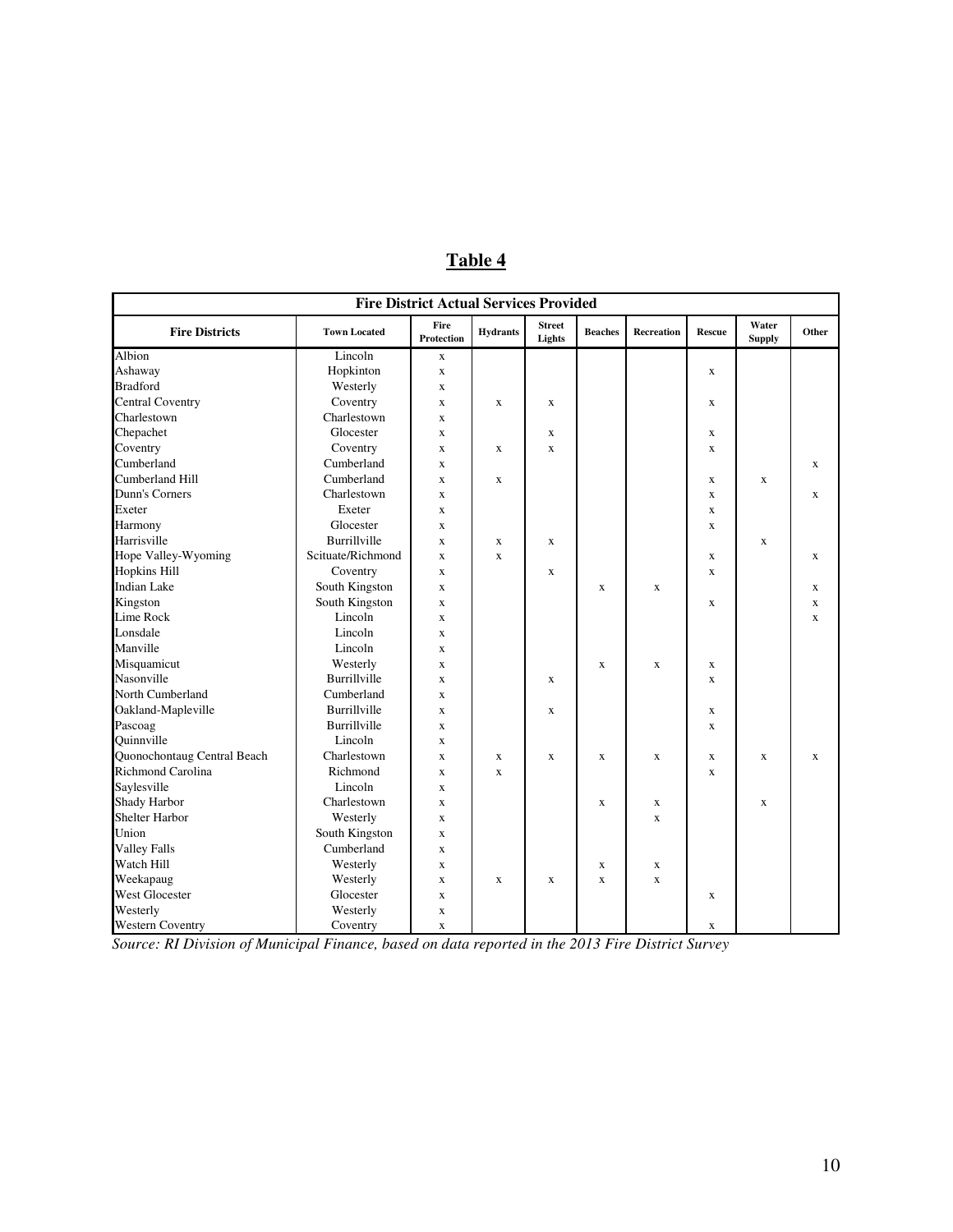#### **Revenue Sources**

Revenue sources for the district are broken down by services provided and property taxes assessed. For most of the districts, property tax revenue is the primary source of revenue, however, other services such as rescue, fire hydrant rentals, beach fees, firefighter detail, and hall rentals are also included.

| <b>Fire District Sources of Revenue</b> |                                 |                            |                                  |                    |                                               |             |             |  |
|-----------------------------------------|---------------------------------|----------------------------|----------------------------------|--------------------|-----------------------------------------------|-------------|-------------|--|
| <b>Fire Districts</b>                   | <b>Property</b><br><b>Taxes</b> | Fire<br>Hydrant<br>Rentals | <b>Rescue</b><br><b>Services</b> | <b>Inspections</b> | <b>Fire Prevention/</b><br><b>Plan Review</b> | Water       | Other*      |  |
| Albion                                  | X                               |                            |                                  |                    |                                               |             |             |  |
| Ashaway                                 | X                               |                            |                                  |                    |                                               |             |             |  |
| <b>Bradford</b>                         | $\mathbf X$                     |                            |                                  |                    |                                               |             |             |  |
| <b>Central Coventry</b>                 | $\mathbf X$                     |                            | $\mathbf X$                      |                    |                                               |             |             |  |
| Charlestown                             | $\mathbf X$                     |                            |                                  |                    |                                               |             |             |  |
| Chepachet                               | $\mathbf X$                     |                            | X                                | $\mathbf X$        |                                               |             |             |  |
| Coventry                                | X                               |                            | X                                |                    |                                               |             |             |  |
| Cumberland                              | X                               |                            |                                  |                    | $\mathbf X$                                   |             |             |  |
| Cumberland Hill                         | X                               |                            |                                  |                    |                                               | X           |             |  |
| Dunn's Corners                          | $\mathbf X$                     |                            |                                  |                    |                                               |             |             |  |
| Exeter                                  | $\mathbf X$                     |                            | X                                |                    |                                               |             |             |  |
| Harmony                                 | $\mathbf X$                     |                            | $\mathbf X$                      | $\mathbf X$        |                                               |             | X           |  |
| Harrisville                             | $\mathbf X$                     | X                          | $\mathbf X$                      |                    |                                               | $\mathbf X$ |             |  |
| Hope Valley-Wyoming                     | $\mathbf X$                     |                            |                                  |                    |                                               |             | X           |  |
| <b>Hopkins Hill</b>                     | $\mathbf X$                     |                            | X                                |                    |                                               |             | $\mathbf X$ |  |
| <b>Indian Lake</b>                      | X                               |                            |                                  |                    |                                               |             |             |  |
| Kingston                                | X                               |                            |                                  |                    |                                               |             | X           |  |
| Lime Rock                               | X                               |                            |                                  |                    |                                               |             | $\mathbf X$ |  |
| Lonsdale                                | X                               |                            |                                  |                    |                                               |             |             |  |
| Manville                                | X                               |                            |                                  |                    |                                               |             |             |  |
| Misquamicut                             | X                               |                            | X                                |                    |                                               |             |             |  |
| Nasonville                              | X                               |                            | X                                |                    |                                               |             |             |  |
| North Cumberland                        | X                               |                            |                                  |                    |                                               |             |             |  |
| Oakland-Mapleville                      | $\mathbf X$                     |                            | X                                |                    |                                               |             |             |  |
| Pascoag                                 | $\mathbf X$                     |                            | X                                |                    |                                               |             |             |  |
| Quinnville                              | $\mathbf X$                     |                            |                                  |                    |                                               |             | $\mathbf X$ |  |
| Quonochontaug Central Beach             | $\mathbf X$                     |                            |                                  |                    |                                               |             |             |  |
| Richmond Carolina                       | $\mathbf X$                     |                            |                                  |                    |                                               |             |             |  |
| Saylesville                             | $\mathbf X$                     |                            |                                  |                    |                                               |             |             |  |
| Shady Harbor                            | $\mathbf X$                     |                            |                                  |                    |                                               |             |             |  |
| Shelter Harbor                          | X                               |                            |                                  |                    |                                               |             |             |  |
| Union                                   | $\mathbf X$                     |                            |                                  | $\mathbf X$        | X                                             |             |             |  |
| <b>Valley Falls</b>                     | X                               |                            |                                  |                    |                                               |             |             |  |
| Watch Hill                              | $\mathbf X$                     |                            |                                  |                    |                                               |             | $\mathbf X$ |  |
| Weekapaug                               | $\mathbf X$                     |                            |                                  |                    |                                               |             |             |  |
| West Glocester                          | $\mathbf X$                     |                            | $\mathbf X$                      |                    |                                               |             |             |  |
| Westerly                                | $\mathbf X$                     |                            |                                  |                    |                                               |             |             |  |
| <b>Western Coventry</b>                 | $\mathbf X$                     |                            | $\mathbf X$                      |                    |                                               |             |             |  |

#### **Table 5**

*Other revenue sources include: hazardous material services, fire prevention education, grants, contracts and hall rentals*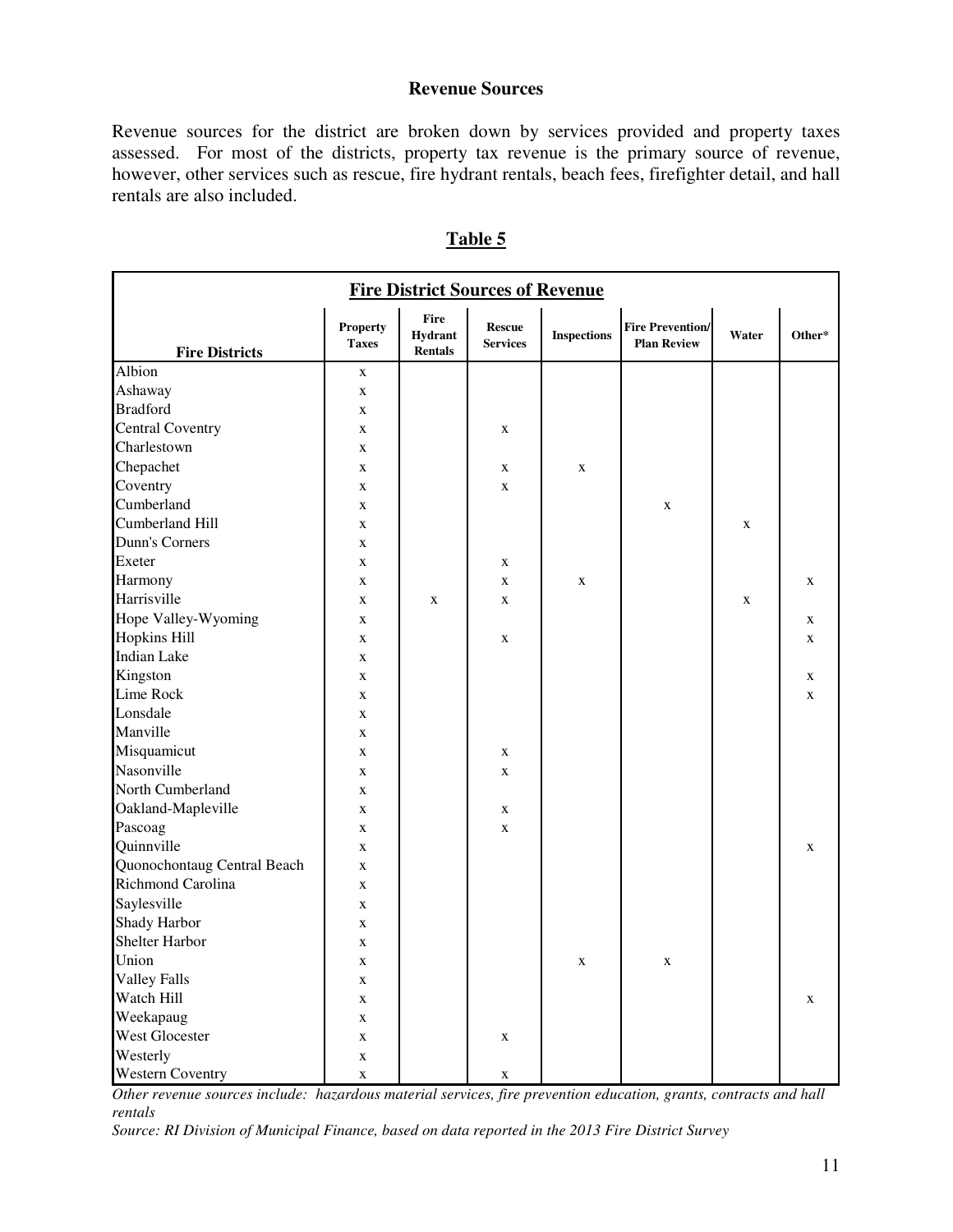## **Financial Data**

Fire districts in the state have the authority to tax real property, automobiles and tangible property located within the district. The taxes assessed and collected are an additional tax to the district population, separate from annual property taxes billed by the municipality. The tax revenues generated within the districts are used for operation of the individual fire district. Tax rate information for each fire district is broken down into taxable property categories. Tax rates per district are as follows:

| Fire District 2013 Tax Rates* |                    |            |                   |                   |                 |  |  |  |
|-------------------------------|--------------------|------------|-------------------|-------------------|-----------------|--|--|--|
| <b>Fire Districts</b>         | <b>Residential</b> | Commercial | <b>Industrial</b> | <b>Automobile</b> | <b>Tangible</b> |  |  |  |
| Albion                        | \$1.50             | \$1.75     |                   | \$1.10            | \$3.00          |  |  |  |
| Ashaway                       | \$1.04             |            |                   |                   |                 |  |  |  |
| <b>Bradford</b>               | \$0.68             |            |                   |                   |                 |  |  |  |
| <b>Central Coventry</b>       | \$2.50             | \$3.75     | \$3.75            |                   | \$2.50          |  |  |  |
| Charlestown                   | \$0.57             |            |                   |                   |                 |  |  |  |
| Chepachet                     | \$0.97             |            |                   |                   |                 |  |  |  |
| Coventry                      | \$2.80             | \$4.30     | \$5.30            |                   | \$4.30          |  |  |  |
| Cumberland                    | \$2.28             | \$3.58     | \$5.43            |                   | \$3.58          |  |  |  |
| Cumberland Hill               | \$1.74             | \$1.74     |                   |                   | \$1.74          |  |  |  |
| Dunn's Corners (Westerly)     | \$0.32             |            |                   |                   |                 |  |  |  |
| Dunn's Corners (Charlestown)  | \$0.40             |            |                   |                   |                 |  |  |  |
| Exeter                        | \$1.47             | \$1.47     |                   |                   | \$1.47          |  |  |  |
| Harmony                       | \$1.48             |            |                   |                   | \$1.48          |  |  |  |
| Harrisville                   | \$2.90             |            |                   |                   | \$2.90          |  |  |  |
| Hope Valley-Wyoming           | \$1.01             |            |                   |                   |                 |  |  |  |
| Hopkins Hill                  | \$2.10             | \$3.15     |                   |                   | \$2.10          |  |  |  |
| <b>Indian Lake</b>            | \$0.95             |            |                   |                   |                 |  |  |  |
| Kingston                      | \$0.87             |            |                   |                   | \$0.87          |  |  |  |
| Lime Rock                     | \$1.98             | \$2.28     |                   | \$1.60            | \$2.28          |  |  |  |
| Lonsdale                      | \$1.80             |            |                   | \$3.00            | \$6.75          |  |  |  |
| Manville                      | \$1.87             |            |                   | \$1.70            | \$1.87          |  |  |  |
| Misquamicut                   | \$0.70             |            |                   |                   |                 |  |  |  |
| Nasonville                    | \$1.43             | \$1.43     | \$1.43            |                   | \$1.43          |  |  |  |
| North Cumberland              | \$1.57             | \$1.57     | \$1.57            |                   | \$1.57          |  |  |  |
| Oakland-Mapleville            | \$1.60             |            |                   |                   | \$1.60          |  |  |  |
| Pascoag                       | \$1.81             |            |                   |                   | \$1.81          |  |  |  |
| Quinnville                    | \$1.45             |            |                   | \$1.45            |                 |  |  |  |
| Quonochontaug Central Beach   | \$1.01             |            |                   |                   |                 |  |  |  |
| Richmond Carolina             | \$1.00             |            |                   |                   | \$1.00          |  |  |  |
| Saylesville                   | \$1.65             | \$2.18     |                   | \$2.50            | \$3.15          |  |  |  |
| Shady Harbor                  | \$2.32             |            |                   |                   |                 |  |  |  |
| <b>Shelter Harbor</b>         | \$1.18             |            |                   |                   |                 |  |  |  |
| Union                         | \$0.79             | \$0.79     | \$0.79            |                   | \$0.79          |  |  |  |
| <b>Valley Falls</b>           | \$2.05             |            |                   |                   | \$2.05          |  |  |  |
| Watch Hill                    | \$0.45             |            |                   |                   |                 |  |  |  |
| Weekapaug                     | \$0.55             |            |                   |                   |                 |  |  |  |
| West Glocester                | \$1.55             | \$1.65     |                   |                   |                 |  |  |  |
| Westerly                      | \$0.55             |            |                   |                   |                 |  |  |  |
| <b>Western Coventry</b>       | \$1.46             |            |                   |                   | \$1.46          |  |  |  |

**Table 6** 

*\*Per \$1,000 of assessed value*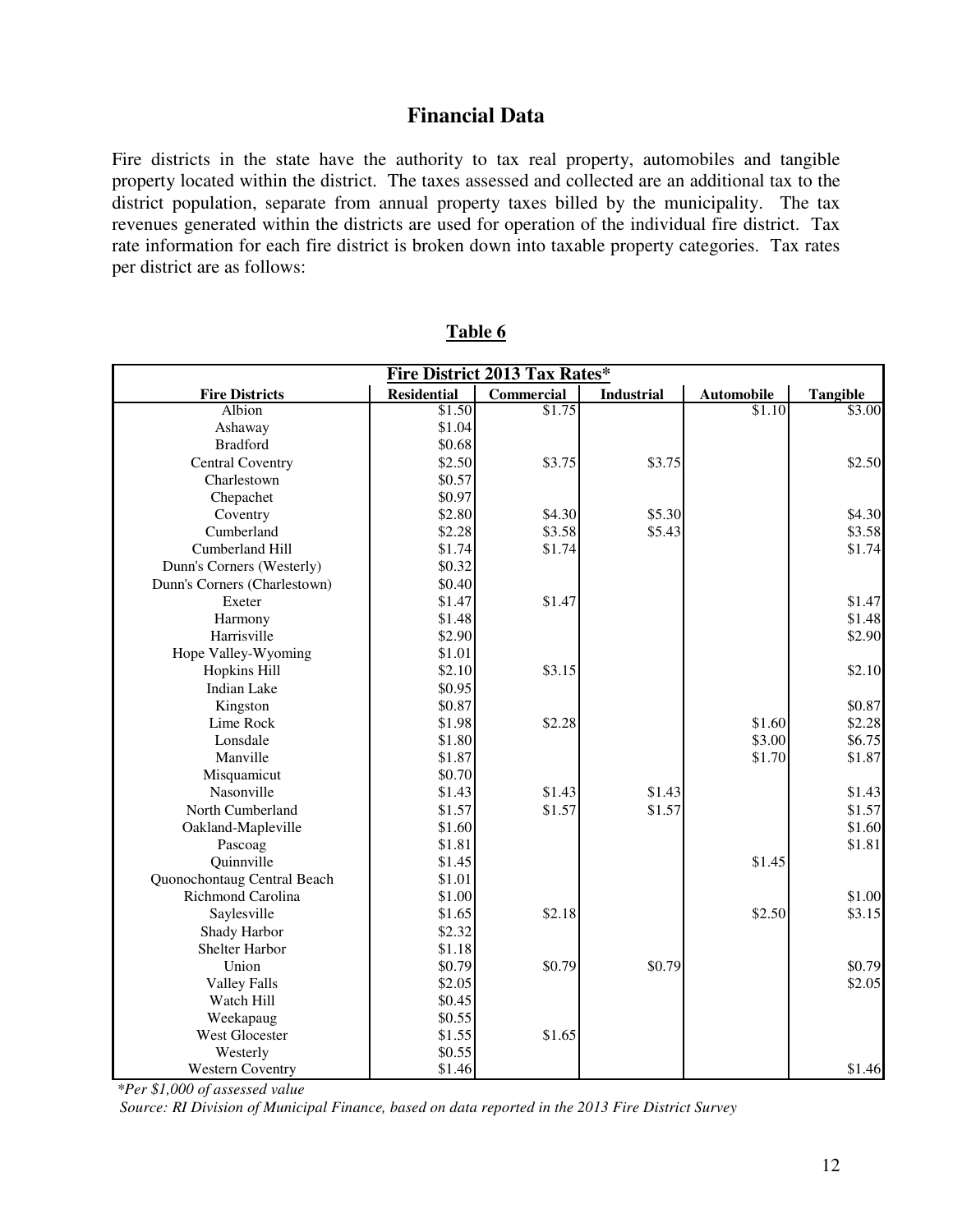Below is a comparison of the change in tax levy from 2012 to 2013, as reported by the fire districts.

| Rhode Island Fire District Tax Levy Comparison 2012-2013 |                  |                  |                   |                       |  |  |  |
|----------------------------------------------------------|------------------|------------------|-------------------|-----------------------|--|--|--|
| <b>Fire District</b>                                     | <b>2012 Levy</b> | <b>2013 Levy</b> | <b>Difference</b> | <b>Percent Change</b> |  |  |  |
| Albion                                                   | \$1,006,118      | \$1,021,776      | \$15,658          | $1.56\%$              |  |  |  |
| Ashaway                                                  | \$475,587        | \$446,415        | $-$ \$29,173      | $-6.13%$              |  |  |  |
| <b>Bradford</b>                                          | \$105,717        | \$91,336         | $-$14,381$        | $-13.60%$             |  |  |  |
| <b>Central Coventry</b>                                  | \$5,180,488      | \$4,948,203      | $-$ \$232,285     | $-4.48%$              |  |  |  |
| Charlestown                                              | \$768,100        | \$771,080        | \$2,980           | $0.39\%$              |  |  |  |
| Chepachet                                                | \$399,652        | \$445,259        | \$45,607          | $11.41\%$             |  |  |  |
| Coventry                                                 | \$2,111,781      | \$2,111,781      | \$0               | $0.00\%$              |  |  |  |
| Cumberland                                               | \$1,625,286      | \$1,638,177      | \$12,891          | 0.79%                 |  |  |  |
| Cumberland Hill                                          | \$1,856,181      | \$1,858,583      | \$2,401           | $0.13\%$              |  |  |  |
| Dunn's Corners (W)                                       | \$313,822        | \$313,822        | \$0               | $0.00\%$              |  |  |  |
| Dunn's Corners (C)                                       | \$260,787        | \$260,787        | \$0               | $0.00\%$              |  |  |  |
| Exeter                                                   | \$1,120,576      | \$1,112,039      | $-$ \$8,537       | $-0.76\%$             |  |  |  |
| Harmony                                                  | \$492,202        | \$493,915        | \$1,712           | $0.35\%$              |  |  |  |
| Harrisville                                              | \$889,637        | \$884,760        | $-$4,877$         | $-0.55\%$             |  |  |  |
| Hope Valley - Wyoming                                    | \$693,372        | \$727,573        | \$34,201          | 4.93%                 |  |  |  |
| <b>Hopkins Hill</b>                                      | \$822,567        | \$854,731        | \$32,165          | 3.91%                 |  |  |  |
| Indian Lake**                                            | \$33,618         | \$29,415         | $-$4,203$         | $-12.50%$             |  |  |  |
| Kingston                                                 | \$201,711        | \$211,441        | \$9,731           | 4.82%                 |  |  |  |
| Lime Rock                                                | \$2,078,635      | \$1,814,815      | $-$ \$263,820     | $-12.69%$             |  |  |  |
| Lonsdale                                                 | \$538,776        | \$589,276        | \$50,500          | 9.37%                 |  |  |  |
| Manville                                                 | \$341,917        | \$354,920        | \$13,004          | $3.80\%$              |  |  |  |
| Misquamicut                                              | \$485,174        | \$484,921        | $-$ \$253         | $-0.05\%$             |  |  |  |
| Nasonville                                               | \$280,852        | \$292,030        | \$11,178          | 3.98%                 |  |  |  |
| North Cumberland                                         | \$1,864,034      | \$1,772,354      | $-$91,680$        | $-4.92%$              |  |  |  |
| Oakland-Mapleville                                       | \$324,977        | \$322,744        | $-$ \$2,233       | -0.69%                |  |  |  |
| Pascoag                                                  | \$949,096        | \$956,716        | \$7,620           | $0.80\%$              |  |  |  |
| Quinnville                                               | \$84,747         | \$84,747         | \$0               | $0.00\%$              |  |  |  |
| Quonochontaug Central                                    | \$235,168        | \$240,958        | \$5,791           | 2.46%                 |  |  |  |
| Richmond Carolina                                        | \$455,957        | \$488,594        | \$32,637          | 7.16%                 |  |  |  |
| Saylesville                                              | \$667,649        | \$703,975        | \$36,325          | 5.44%                 |  |  |  |
| <b>Shady Harbor</b>                                      | \$132,727        | \$138,075        | \$5,348           | $4.03\%$              |  |  |  |
| Shelter Harbor                                           | \$191,666        | \$206,800        | \$15,134          | 7.90%                 |  |  |  |
| Union                                                    | \$2,518,958      | \$3,023,065      | \$504,106         | $20.01\%$             |  |  |  |
| <b>Valley Falls</b>                                      | \$1,480,975      | \$1,483,920      | \$2,945           | $0.20\%$              |  |  |  |
| Watch Hill                                               | \$460,391        | \$507,886        | \$47,496          | 10.32%                |  |  |  |
| Weekapaug                                                | \$299,530        | \$315,683        | \$16,153          | 5.39%                 |  |  |  |
| West Glocester                                           | \$376,036        | \$411,409        | \$35,373          | 9.41%                 |  |  |  |
| Westerly                                                 | \$1,228,900      | \$1,216,043      | $-$12,857$        | $-1.05%$              |  |  |  |
| <b>Western Coventry</b>                                  | \$516,986        | \$534,391        | \$17,405          | 3.37%                 |  |  |  |
| STATEWIDE TOTALS                                         | \$33,870,353     | \$34,164,414     | \$294,060         | $0.87\%$              |  |  |  |

## **Table 7**

*\*\* Collected by Indian Lake Shores Fire District, but submitted to Union Fire District Total 2012 Tax Levy based on property assessed 12/31/11; Total 2013 Levy based on property assessed 12/31/12 Source: RI Division of Municipal Finance, based on data reported in the 2013 Fire District Survey*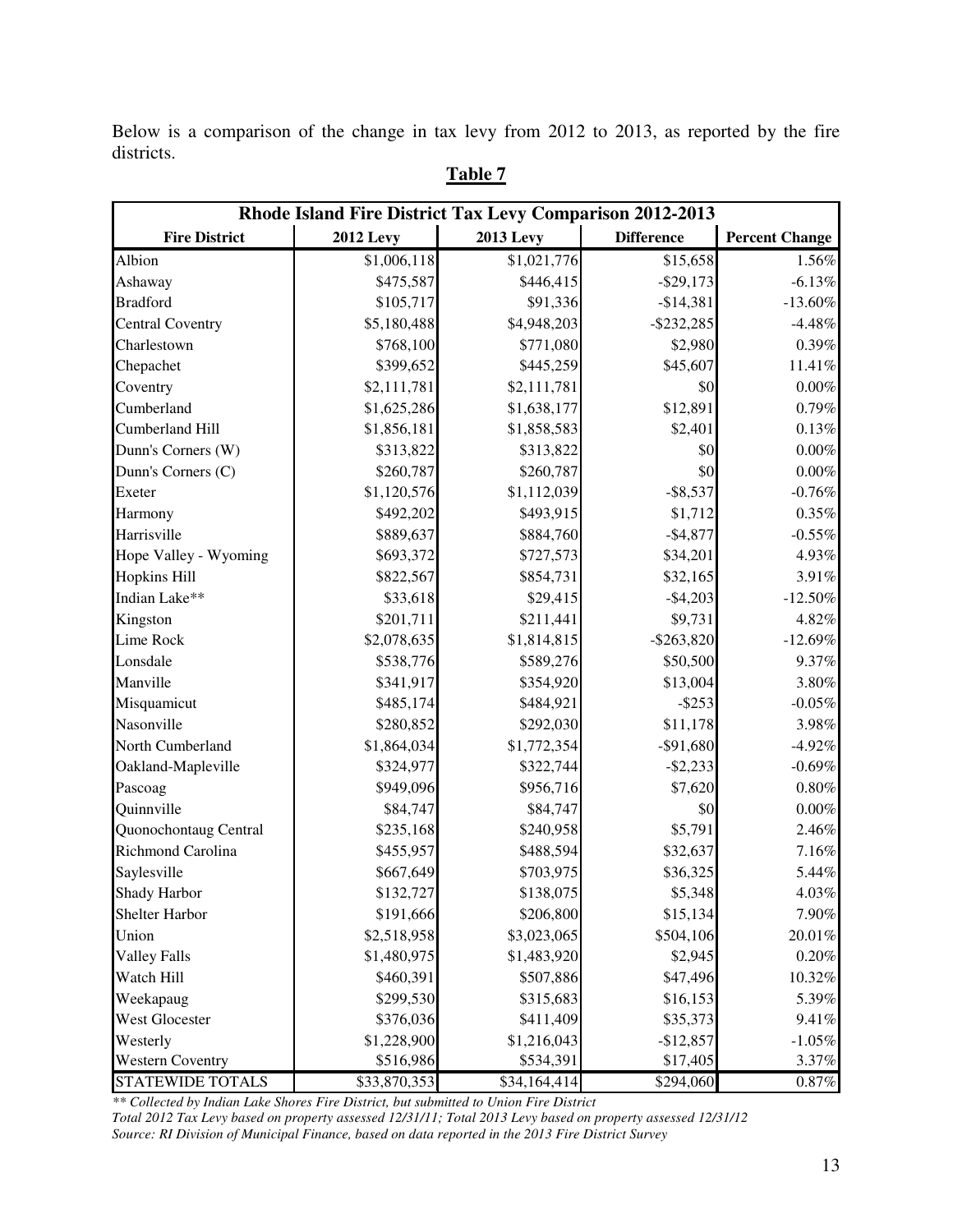Each fire district varies with regard to fire tax bill due dates. Some districts offer quarterly or biannual payments. Fiscal year start dates generally differ per district as well.

| <b>Fire District Tax Collection Information</b> |                         |                                                  |                                           |                                                      |                                     |  |  |
|-------------------------------------------------|-------------------------|--------------------------------------------------|-------------------------------------------|------------------------------------------------------|-------------------------------------|--|--|
| <b>Fire Districts</b>                           | Tax bill due dates      | Quarterly/Semi-<br>annual payments<br>available? | Personal<br><b>Exemptions</b><br>Allowed? | <b>Town assistance</b><br>with sending tax<br>bills? | <b>Fiscal Year</b><br><b>Begins</b> |  |  |
| Albion                                          | 12/31, 5/1              | Y                                                | N                                         | N                                                    | 11/1                                |  |  |
| Ashaway                                         | 9/1 thur 9/30           | $\overline{N}$                                   | $\mathbf N$                               | N                                                    | 9/1                                 |  |  |
| <b>Bradford</b>                                 | 10/31                   | $\overline{N}$                                   | E                                         | N                                                    | 9/1                                 |  |  |
| <b>Central Coventry</b>                         | 11/15, 2/15, 5/15, 8/15 | Y                                                | $\mathbf N$                               | N                                                    | 9/1                                 |  |  |
| Charlestown                                     | 10/31                   | $\mathbf N$                                      | ${\bf N}$                                 | N                                                    | 10/1                                |  |  |
| Chepachet                                       | 1/2                     | N                                                | E,V                                       | N                                                    | 7/1                                 |  |  |
| Coventry                                        | 1/31, 4/30, 7/31, 10/31 | Y                                                | E                                         | N                                                    | 12/1                                |  |  |
| Cumberland                                      | 9/1                     | $\overline{N}$                                   | E, V, B                                   | N                                                    | 5/1                                 |  |  |
| Cumberland Hill                                 | 7/15                    | N                                                | E, V, B, D, G                             | N                                                    | 11/1                                |  |  |
| Dunn's Corners                                  | 9/30                    | N                                                | $\mathbf N$                               | N                                                    | 6/1                                 |  |  |
| Exeter                                          | 8/1, 11/1, 2/1, 5/1     | Y                                                | E, V, B, D, A                             | N                                                    | 7/1                                 |  |  |
| Harmony                                         | 8/31                    | $\overline{N}$                                   | E, V, B, D                                | $\overline{N}$                                       | 7/1                                 |  |  |
| Harrisville                                     | 10/1                    | $\overline{N}$                                   | E, V, D                                   | $\overline{N}$                                       | 9/1                                 |  |  |
| Hope Valley-Wyoming                             | 9/1 thru 9/30           | $\overline{N}$                                   | S                                         | N                                                    | 7/1                                 |  |  |
| <b>Hopkins Hill</b>                             | 10/31, 1/31, 4/30, 7/31 | Y                                                | E, V, D                                   | N                                                    | 5/1                                 |  |  |
| <b>Indian Lake</b>                              | 10/31                   | N                                                | $\mathbf N$                               | N                                                    | 7/1                                 |  |  |
| Kingston                                        | 11/30                   | N                                                | V,B,D                                     | N                                                    | 7/1                                 |  |  |
| Lime Rock                                       | 12/31                   | N                                                | H                                         | N                                                    | 11/1                                |  |  |
| Lonsdale                                        | 11/1                    | N                                                | ${\bf N}$                                 | N                                                    | 1/1                                 |  |  |
| Manville                                        | 12/1                    | N                                                | $\mathbf N$                               | N                                                    | 10/1                                |  |  |
| Misquamicut                                     | 9/30                    | $\mathbf N$                                      | V                                         | N                                                    | 7/1                                 |  |  |
| Nasonville                                      | 12/31                   | $\overline{N}$                                   | E, V, B, D                                | $\mathbf N$                                          | 10/1                                |  |  |
| North Cumberland                                | 10/1                    | $\overline{N}$                                   | E, V, B                                   | $\overline{N}$                                       | 7/1                                 |  |  |
| Oakland-Mapleville                              | 11/15                   | $\overline{N}$                                   | E, V, B, D                                | Y                                                    | 9/1                                 |  |  |
| Pascoag                                         | 12/15                   | $\overline{N}$                                   | E, V, B, D                                | $\overline{N}$                                       | 11/1                                |  |  |
| Quinnville                                      | 10/31                   | $\overline{N}$                                   | N                                         | $\overline{N}$                                       | 5/1                                 |  |  |
| Quonochontaug Central Beach                     | 8/30                    | $\mathbf N$                                      | $\mathbf N$                               | $\overline{N}$                                       | 1/1                                 |  |  |
| Richmond Carolina                               | 9/30                    | $\mathbf N$                                      | E, V, B, D                                | N                                                    | 7/1                                 |  |  |
| Saylesville                                     | 11/1                    | N                                                | N                                         | Y                                                    | 1/1                                 |  |  |
| Shady Harbor                                    | 10/1                    | $\overline{N}$                                   | $\mathbf N$                               | $\mathbf N$                                          | 8/1                                 |  |  |
| <b>Shelter Harbor</b>                           | 9/30                    | $\mathbf N$                                      | $\mathbf N$                               | $\overline{N}$                                       | 7/1                                 |  |  |
| Union                                           | 10/31                   | ${\bf N}$                                        | V,B,D                                     | $\mathbf Y$                                          | 7/1                                 |  |  |
| <b>Valley Falls</b>                             | 9/30                    | ${\bf N}$                                        | E                                         | $\mathbf N$                                          | 7/1                                 |  |  |
| Watch Hill                                      | 9/30                    | ${\bf N}$                                        | $\mathbf V$                               | $\mathbf N$                                          | 6/1                                 |  |  |
| Weekapaug                                       | 9/1                     | ${\bf N}$                                        | E, V                                      | $\mathbf N$                                          | 5/1                                 |  |  |
| West Glocester                                  | 8/31                    | ${\bf N}$                                        | ${\bf N}$                                 | $\mathbf N$                                          | 7/1                                 |  |  |
| Westerly                                        | 11/30                   | ${\bf N}$                                        | E, V, B, D                                | ${\bf N}$                                            | 8/1                                 |  |  |
| <b>Western Coventry</b>                         | 10/31, 1/31, 4/30, 7/30 | $\mathbf Y$                                      | E, V, D                                   | $\overline{\rm N}$                                   | 3/1                                 |  |  |

## **Table 8**

 *E=Elderly; V=Veterans; B=Blind; D=Disabled; A=Affordable Housing; H=Homestead*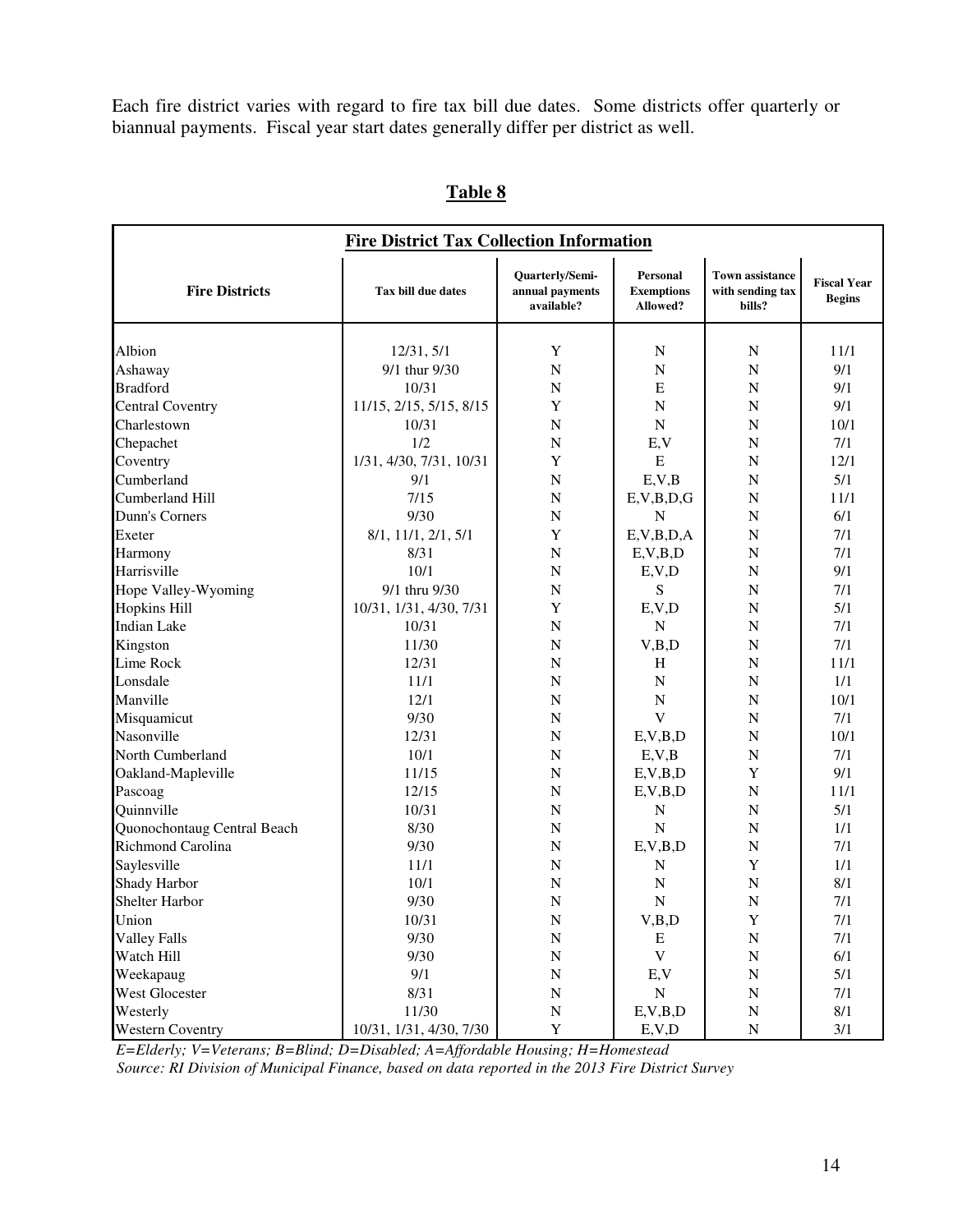The **compensation** of staff varies from district to district. The table below shows the compensation for the Fire Chief, Tax Collector, Finance/Budget Administrator and the average salary for a firefighter.

| <b>Fire District Salary Information</b> |                   |                      |                    |                          |  |  |  |
|-----------------------------------------|-------------------|----------------------|--------------------|--------------------------|--|--|--|
| <b>Fire District</b>                    | <b>Fire Chief</b> | <b>Tax Collector</b> | Firefighter        | <b>Treasurer/Finance</b> |  |  |  |
|                                         |                   |                      | (Average)          | Administrator            |  |  |  |
| Albion                                  | \$70,135          | \$7,800              | \$40,299           | N/A                      |  |  |  |
| Ashaway                                 | \$15,000          | \$11,500             | Volunteer          | \$9,500                  |  |  |  |
| Bradford*                               | \$1,900           | \$4,750              | Per Diem/Volunteer | N/A                      |  |  |  |
| <b>Central Coventry</b>                 | \$76,000          | \$49,400             | \$50,985           | N/A                      |  |  |  |
| Charlestown                             | \$18,000          | \$11,220             | N/A                | \$9,180                  |  |  |  |
| Chepachet                               | \$30,580          | \$16,016             | Per Diem/Volunteer | \$3,058                  |  |  |  |
| Coventry                                | \$74,160          | \$36,182             | \$53,114           | \$14,000                 |  |  |  |
| Cumberland                              | \$69,773          | \$37,500             | \$51,357           | N/A                      |  |  |  |
| Cumberland Hill                         | \$79,655          | \$35,900             | \$50,644           | \$12,750                 |  |  |  |
| Dunn's Corners                          | \$75,000          | \$5,000              | N/A                | N/A                      |  |  |  |
| Exeter                                  | \$18,000          | \$17,000             | Volunteer          | Volunteer                |  |  |  |
| Harmony                                 | \$68,262          | \$42,847             | N/A                | N/A                      |  |  |  |
| Harrisville                             | \$26,009          | \$56,659             | \$47,043           | See Tax Collector        |  |  |  |
| Hope Valley-Wyoming                     | \$66,188          | \$28,892             | \$44,125           | See Fire Chief           |  |  |  |
| <b>Hopkins Hill</b>                     | \$88,296          | \$16,000             | \$53,508           | \$6,500                  |  |  |  |
| <b>Indian Lake</b>                      | N/A               | N/A                  | N/A                | \$320                    |  |  |  |
| Kingston                                | \$25,500          | \$8,390              | N/A                | \$6,304                  |  |  |  |
| Lime Rock                               | \$79,181          | \$48,565             | \$46,126           | \$37,441                 |  |  |  |
| Lonsdale                                | \$63,000          | See Fire Chief       | \$40,110           | N/A                      |  |  |  |
| Manville                                | \$22,400          | \$17,047             | N/A                | N/A                      |  |  |  |
| Misquamicut                             | \$18,250          | \$5,750              | N/A                | \$5,000                  |  |  |  |
| Nasonville                              | 4,000 Stipend     | \$16,500             | Per Diem           | 2,000 Stipend            |  |  |  |
| North Cumberland                        | see Valley Falls  | \$15,000             | \$48,059           | \$17,000                 |  |  |  |
| Oakland-Mapleville                      | \$8,840           | \$325                | Per Diem           | \$1,000                  |  |  |  |
| Pascoag                                 | \$74,276          | \$50,440             | EMT \$46,779       | N/A                      |  |  |  |
| Quinnville                              | \$1,400           | \$800                | N/A                | N/A                      |  |  |  |
| Quonochontaug Central Beach             | N/A               | N/A                  | N/A                | N/A                      |  |  |  |
| Richmond Carolina                       | \$20,000          | \$15,000             | N/A                | \$12,000                 |  |  |  |
| Saylesville                             | \$65,050          | \$7,500              | \$45,370           | N/A                      |  |  |  |
| Shady Harbor                            | N/A               | \$0                  | \$0                | \$0                      |  |  |  |
| <b>Shelter Harbor</b>                   | N/A               | \$500                | N/A                | N/A                      |  |  |  |
| Union                                   | \$18,925          | \$44,117             | N/A                | \$10,500                 |  |  |  |
| <b>Valley Falls</b>                     | \$87,227          | \$13,250             | \$51,673           | \$10,900                 |  |  |  |
| Watch Hill                              | \$17,500          | \$3,000              | \$21.25/hour       | \$26,000                 |  |  |  |
| Weekapaug                               | N/A               | Volunteer            | N/A                | Volunteer                |  |  |  |
| West Glocester                          | \$0               | 4% of revenue        | \$16 per call      | N/A                      |  |  |  |
| Westerly                                | \$80,000          | \$32,500             | N/A                | N/A                      |  |  |  |
| <b>Western Coventry</b>                 | \$12,568          | \$13,000             | up to \$54,380     | \$6,000                  |  |  |  |

#### **Table 9**

*Source: RI Division of Municipal Finance, based on data reported in the 2013 Fire District Survey \*Bradford salary information from 2012 Fire District Survey* 

#### **Debt Summary**

Most fire district charters include a debt limit, which varies from district to district. All fire districts have the authority to borrow money, however, the amount borrowed is subject to restrictions established by the district charter. While merely one-third of the districts indicated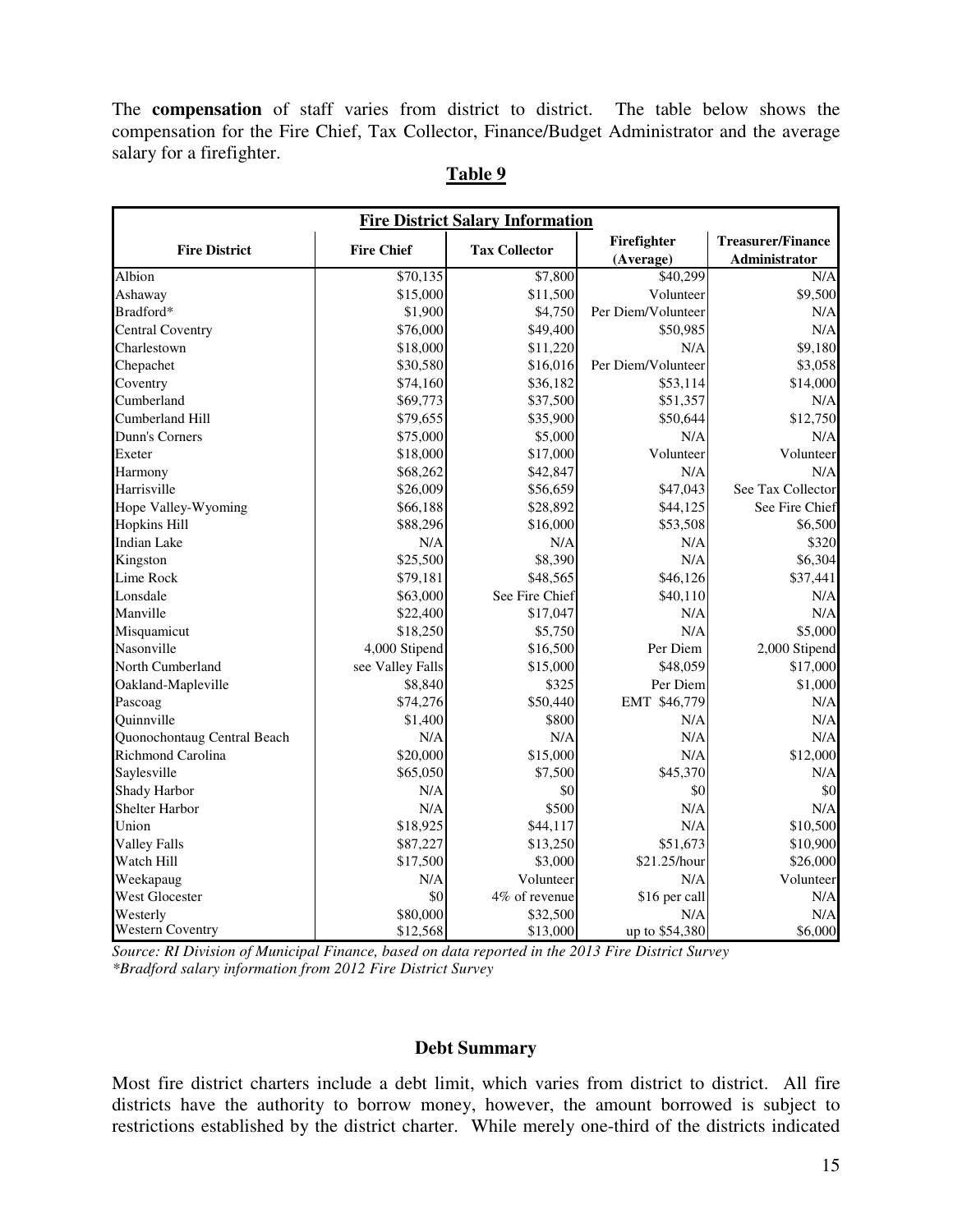that they have no outstanding debt, some districts indicated outstanding debt above the stated debt limit (See Table 10). The outstanding debt as a percentage of levy is a measure of debt capacity, but one must be cautious in using this metric to make comparisons. Fire districts with low operating costs (volunteer districts) may have a higher percent of outstanding debt/levy because capital costs may be a higher proportion of the budget. Also, some districts receive funds from non-property tax sources (See Table 5).

| <b>Debt Information</b>     |                                          |                                                 |                 |                                                   |  |  |  |  |
|-----------------------------|------------------------------------------|-------------------------------------------------|-----------------|---------------------------------------------------|--|--|--|--|
| <b>Fire Districts</b>       | <b>Authorization to</b><br>borrow money? | Outstanding<br><b>Debt Limit</b><br><b>Debt</b> |                 | <b>Outstanding Debt</b><br>as a % of 2013<br>Levy |  |  |  |  |
| Albion                      | Yes                                      | \$50,000                                        | \$1,648,118     | 161.30%                                           |  |  |  |  |
| Ashaway                     | Yes                                      | $\frac{3\%}{3\%}$ of assessed                   | \$2,584,255     | 578.89%                                           |  |  |  |  |
| <b>Bradford</b>             | Yes                                      | <9% of assessed                                 | unknown         | unknown                                           |  |  |  |  |
| Central Coventry*           | Yes                                      | 1/2 annual budget                               | \$2,115,185     | 42.75%                                            |  |  |  |  |
| Charlestown                 | Yes                                      | \$5,000,000                                     | \$3,647,057     | 472.98%                                           |  |  |  |  |
| Chepachet                   | Yes                                      | None                                            | \$150,000       | 33.69%                                            |  |  |  |  |
| Coventry                    | Yes                                      | \$500,000                                       | \$210,000       | 9.94%                                             |  |  |  |  |
| Cumberland                  | Yes                                      | \$250,000                                       | \$175,000       | 10.68%                                            |  |  |  |  |
| <b>Cumberland Hill</b>      | Yes                                      | 25% of budget                                   | \$0             | $0.00\%$                                          |  |  |  |  |
| Dunn's Corners              | Yes                                      | None                                            | \$1,215,987     | 211.62%                                           |  |  |  |  |
| Exeter                      | Yes                                      | \$200,000                                       | \$0             | $0.00\%$                                          |  |  |  |  |
| Harmony                     | Yes                                      | 3% of district authzd                           | \$163,985       | 33.20%                                            |  |  |  |  |
| Harrisville                 | Yes                                      | None                                            | \$703,207       | 79.48%                                            |  |  |  |  |
| Hope Valley-Wyoming         | Yes                                      | None                                            | \$862,289       | 118.52%                                           |  |  |  |  |
| <b>Hopkins Hill</b>         | Yes                                      | \$1,000,000                                     | \$33,787        | 3.95%                                             |  |  |  |  |
| <b>Indian Lake</b>          | Yes                                      | Value of Tax Property                           | \$0             | $0.00\%$                                          |  |  |  |  |
| Kingston                    | Yes                                      | \$970,000                                       | \$927,356       | 438.59%                                           |  |  |  |  |
| Lime Rock                   | Yes                                      | \$1,000,000                                     | $\overline{50}$ | $0.00\%$                                          |  |  |  |  |
| Lonsdale                    | Yes                                      | \$100,000                                       | \$200,000       | 33.94%                                            |  |  |  |  |
| Manville                    | Yes                                      | None                                            | \$0             | $0.00\%$                                          |  |  |  |  |
| Misquamicut                 | Yes                                      | \$100,000                                       | $\overline{50}$ | 0.00%                                             |  |  |  |  |
| Nasonville                  | Yes                                      | 3% of assessed                                  | \$0             | 0.00%                                             |  |  |  |  |
| North Cumberland            | Yes                                      | None                                            | \$246,500       | 13.91%                                            |  |  |  |  |
| Oakland-Mapleville          | Yes                                      | 3% of assessed                                  | \$563,969       | 174.74%                                           |  |  |  |  |
| Pascoag                     | Yes                                      | \$2,500,000                                     | \$1,419,734     | 148.40%                                           |  |  |  |  |
| Quinnville                  | Yes                                      | \$125,000                                       | $\overline{50}$ | $0.00\%$                                          |  |  |  |  |
| Quonochontaug Central Beach | Yes                                      | \$500,000                                       | \$136,000       | 56.44%                                            |  |  |  |  |
| Richmond Carolina           | Yes                                      | 1% of assessed                                  | \$1,000,000     | 204.67%                                           |  |  |  |  |
| Saylesville                 | Yes                                      | \$2,000,000                                     | \$820,700       | 116.58%                                           |  |  |  |  |
| <b>Shady Harbor</b>         | Yes                                      | 3% of assessed                                  | \$133,000       | 96.32%                                            |  |  |  |  |
| <b>Shelter Harbor</b>       | Yes                                      | None                                            | \$0             | $0.00\%$                                          |  |  |  |  |
| Union                       | Yes                                      | \$10,000,000                                    | \$944,784       | 31.25%                                            |  |  |  |  |
| <b>Valley Falls</b>         | Yes                                      | 50% of prev. budget                             | \$0             | 0.00%                                             |  |  |  |  |
| Watch Hill                  | Yes                                      | $$100,000$ on TAN                               | \$997,588       | 196.42%                                           |  |  |  |  |
| Weekapaug                   | Yes                                      | \$75,000                                        | \$0             | 0.00%                                             |  |  |  |  |
| <b>West Glocester</b>       | Yes                                      | \$630,000                                       | \$63,000        | 15.31%                                            |  |  |  |  |
| Westerly                    | Yes                                      | 1% of assessed                                  | $\overline{50}$ | $0.00\%$                                          |  |  |  |  |
| <b>Western Coventry</b>     | Yes                                      | \$2,000,000                                     | \$1,282,584     | 240.01%                                           |  |  |  |  |
| <b>STATEWIDE TOTAL</b>      |                                          |                                                 | \$22,244,085    |                                                   |  |  |  |  |

**Table 10** 

*Source: RI Division of Municipal Finance, based on data reported in the 2013 Fire District Survey \*Data for Central Coventry derived from the Report of the Special Master*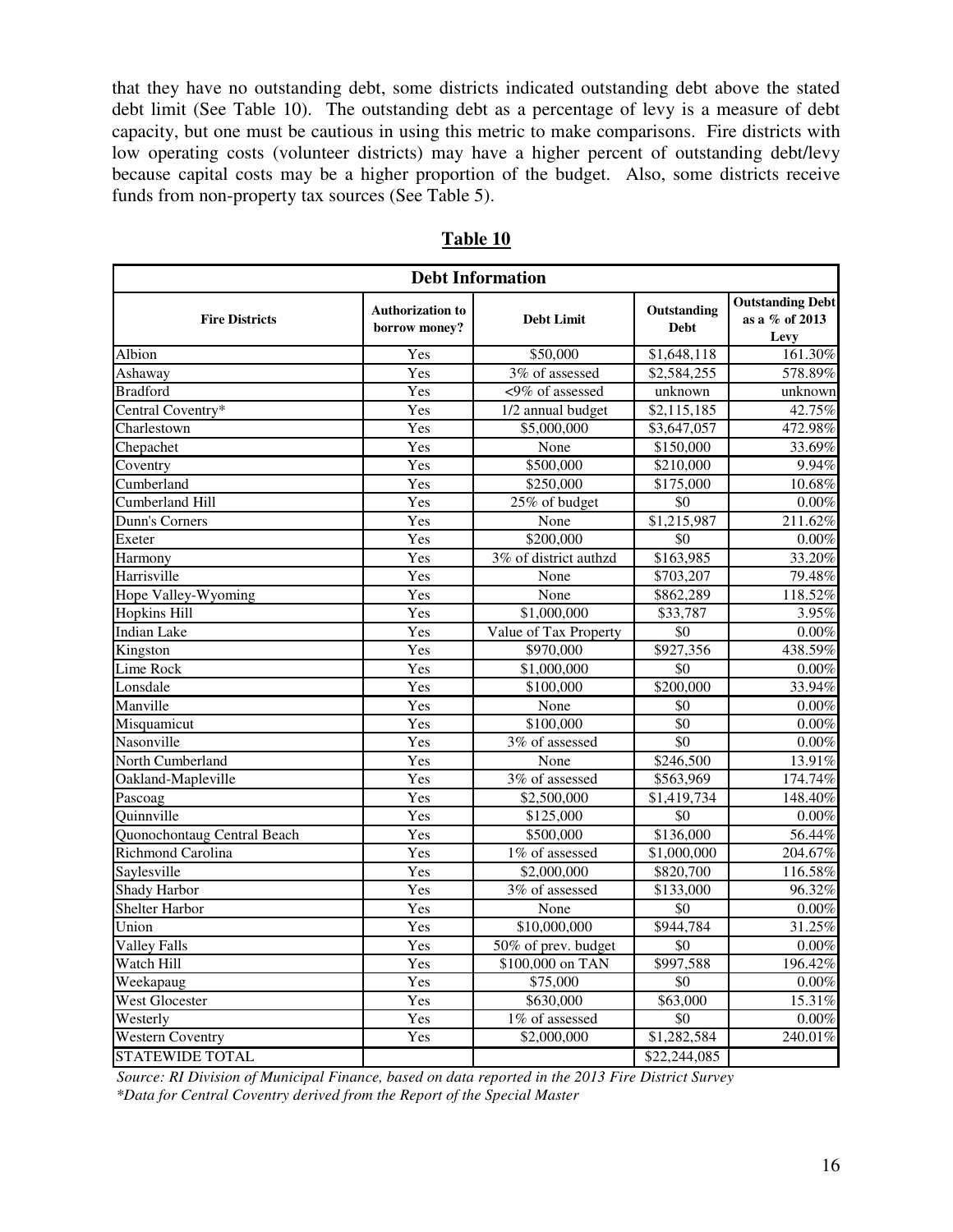#### **RI Fire District Pension Information**

Some of the Rhode Island fire districts do provide for pensions, while others do not offer pensions. Below is a chart of which fire districts provide pension benefits and the details of the status of these benefits.

| <b>Fire District</b>      | <b>Pension Plan</b>   | <b>Funding Ratio</b> | <b>Unfunded Liability</b> | Membership     |                          |
|---------------------------|-----------------------|----------------------|---------------------------|----------------|--------------------------|
|                           |                       |                      |                           | Active         | <b>Retired</b>           |
| Albion                    | <b>MERS</b>           | 107.30%              | $(\$7,255)$               | $\overline{4}$ | 1                        |
| Ashaway                   | LAP                   | 78.00%               | not reported              |                |                          |
| <b>Bradford</b>           | none                  |                      |                           |                |                          |
| Central Coventry          | <b>MERS</b>           | 73.90%               | \$2,881,405               | 46             | 13                       |
| Charlestown               | none                  |                      |                           |                |                          |
| Chepachet                 | none                  |                      |                           |                |                          |
| Coventry                  | <b>MERS</b>           | 62.40%               | \$1,838,505               | 18             | $\boldsymbol{7}$         |
| Cumberland                | <b>MERS</b>           | 72.60%               | \$1,267,643               | 13             | 7                        |
| Cumberland Hill           | <b>MERS</b>           | 66.10%               | \$1,935,830               | 13             | 11                       |
| Dunn's Corners (Westerly) | none                  |                      |                           |                |                          |
| Dunn's Corners (Charles.) | none                  |                      |                           |                |                          |
| Exeter                    | none                  |                      |                           |                |                          |
| Harmony                   | none                  |                      |                           |                |                          |
| Harrisville               | <b>MERS</b>           | 99.80%               | \$1,054                   | 8              | $\sim$ $\sim$            |
| Hope Valley-Wyoming       | <b>MERS</b>           | 129.20%              | (\$115,327)               | 3              | Ξ.                       |
| <b>Hopkins Hill</b>       | <b>MERS</b>           | 89.60%               | \$200,820                 | 12             | $\overline{1}$           |
| <b>Indian Lake</b>        | none                  |                      |                           |                |                          |
| Kingston                  | none                  |                      |                           |                |                          |
| Lime Rock                 | MERS/LAP*             | 75.1% / 100%         | \$82,809 / \$0            | 2/NR           | $1/\overline{\text{NR}}$ |
| Lonsdale                  | LAP (Town of Lincoln) | 63.90%               | not reported              |                |                          |
| Manville                  | none                  |                      |                           |                |                          |
| Misquamicut               | none                  |                      |                           |                |                          |
| Nasonville                | none                  |                      |                           |                |                          |
| North Cumberland          | <b>MERS</b>           | 78.20%               | \$1,093,534               | 13             | 6                        |
| Oakland-Mapleville        | none                  |                      |                           |                |                          |
| Pascoag                   | LAP                   | not reported         | \$0                       |                |                          |
| Quinnville                | none                  |                      |                           |                |                          |
| Quonochontaug Central     | none                  |                      |                           |                |                          |
| <b>Richmond Carolina</b>  | none                  |                      |                           |                |                          |
| Saylesville               | LAP (Town of Lincoln) | 61.80%               | \$427,422                 |                |                          |
| Shady Harbor              | none                  |                      |                           |                |                          |
| <b>Shelter Harbor</b>     | none                  |                      |                           |                |                          |
| Union                     | <b>MERS</b>           | 94.90%               | \$28,838                  | 6              | $\mathbf{1}$             |
| <b>Valley Falls</b>       | <b>MERS</b>           | 76.10%               | \$956,834                 | 13             | $\overline{8}$           |
| Watch Hill                | none                  |                      |                           |                |                          |
| Weekapaug                 | none                  |                      |                           |                |                          |
| <b>West Glocester</b>     | none                  |                      |                           |                |                          |
| Westerly                  | LAP                   | 71.37%               | \$324,677                 |                |                          |
| <b>Western Coventry</b>   | none                  |                      |                           |                |                          |
| <b>STATEWIDE TOTALS</b>   |                       |                      | \$10,916,789              | 151            | 56                       |

#### **Table 11**

*\*457B Plan for firefighters with 8% match program* 

*MERS: Municipal Employee Retirement System LAP: Locally-Administered Plan NR: Not reported Sources: RI Division of Municipal Finance, based on data reported in the 2013 Fire District Survey; Municipal Employees' Retirement System Actuarial Valuation as of June 30, 2013*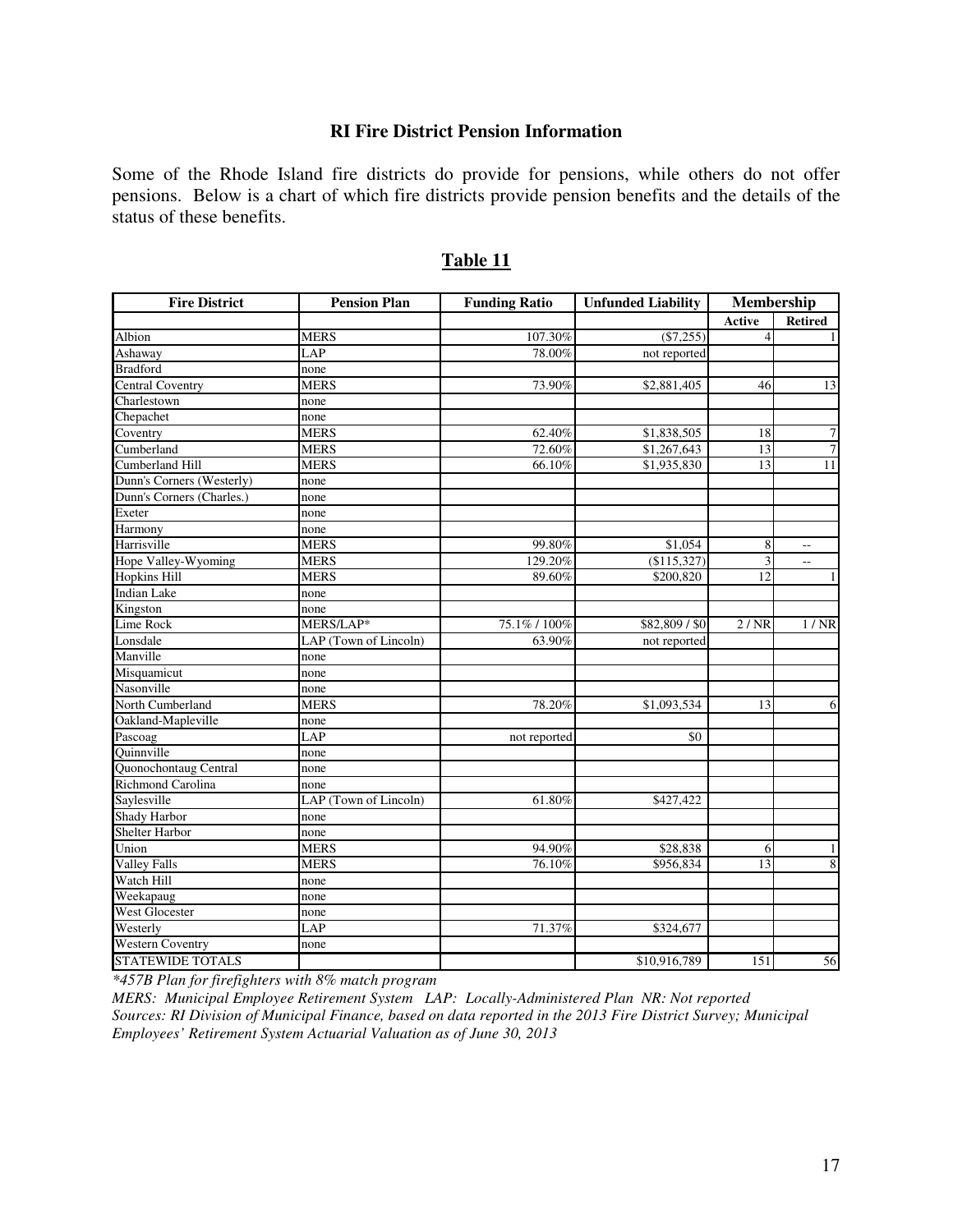## **Issues to be considered regarding the Rhode Island Fire Districts**

Given the magnitude of the tax levy paid by local taxpayers within the fire districts in Rhode Island, and the importance of continuity of fire service delivery, there are issues which could be considered to improve upon the financial integrity and oversight. These are initial questions raised by this study:

- Should there be an annual audit requirement? One might want to consider having fire districts submit an annual independent audit to the local governing body, the State Auditor General and the Division of Municipal Finance. The State Auditor General might establish minimum requirements for such an independent audit and approve auditing firms, similar to the existing process that is in place for municipalities.
- Should Rhode Island General Law § 44-5-2 be amended by extending the provisions of the levy cap to fire districts? Currently, municipalities fall under this statute, which limits levy growth to four percent (4.00%). There was a transition period for municipalities. Starting in FY 2008, a municipality could not levy a tax greater than 5.25% in excess of the total amount levied and certified by that municipality for the prior fiscal year. The increase in the levy decreased by 0.25% each year until it reached 4.00% in FY 2013. In its fiscal year 2013 and in each fiscal year thereafter, a municipality may levy a tax in an amount not more than 4.00% in excess of the total amount levied and certified by that municipality for its previous fiscal year. Please note that this percentage increase may be exceeded if the municipality qualifies for any of the provisions as specified in Rhode Island General Law § 44-5-2. Should there be different exemptions for exceeding the levy cap allowed for fire districts? (i.e. provisions for capital acquisitions)
- Should fire districts be required to certify its tax roll as is the case for municipalities?
- Should fire districts be subject to any oversight from the local governing body? Should there be a requirement for presentation of an annual report to the City/Town Council? Should the town have any regulatory powers if debt limits are exceeded or financial data is not submitted?
- Could local governments assist in the collection of fire district taxes? If so, could collections be enhanced through initiatives available to municipal governments such as motor vehicle registration blocks and income tax refund blocks?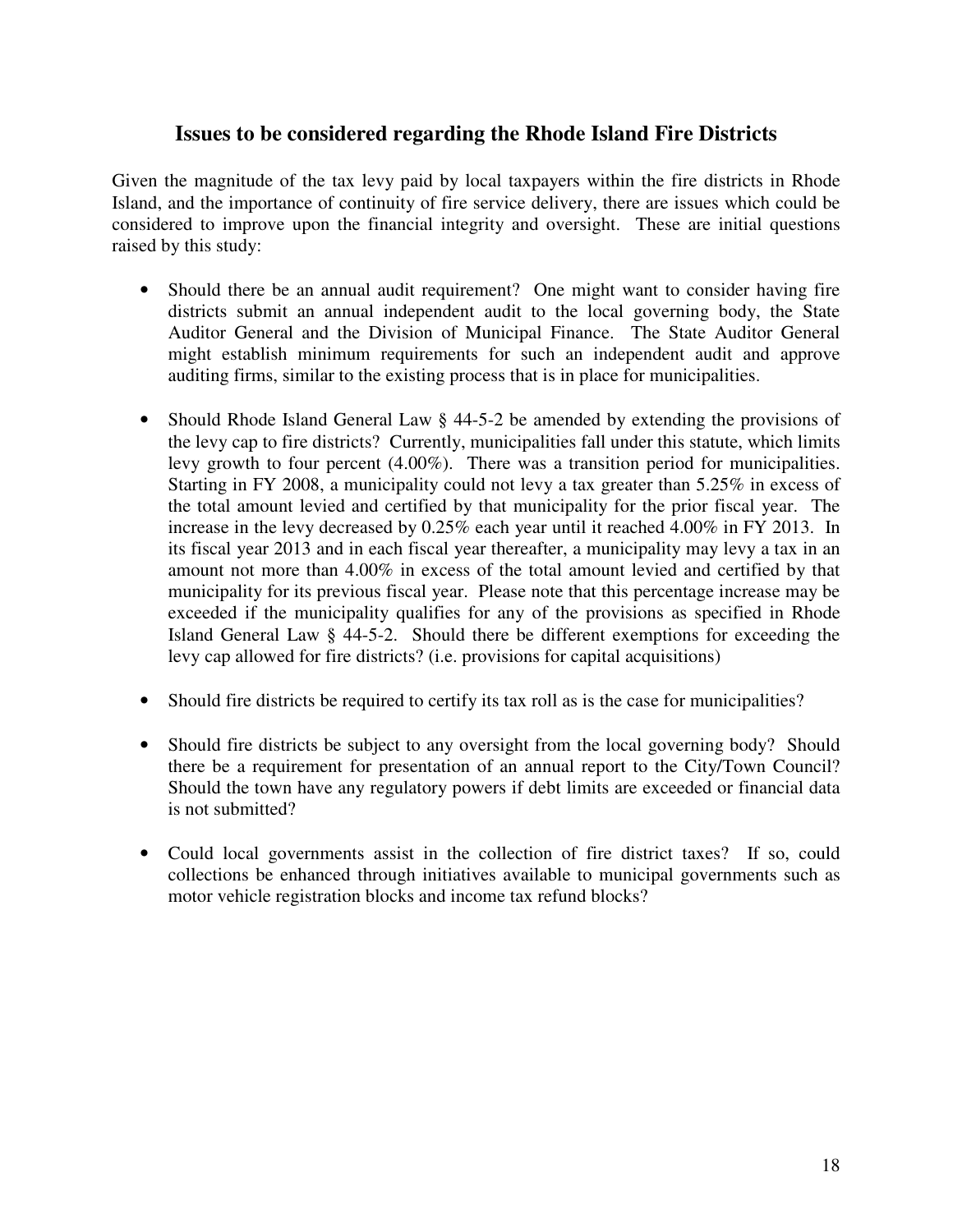## **Appendix**

## **2013 Enactments in Legislation Relating to Rhode Island Fire Districts (RIGL)**

#### **RIGL 44-5.2-1 through 44-5.2-5**: Relating to Taxation – Powers and Duties of Fire Districts in the Town of Coventry *Enacted 7/19/2013*

**44-5.2-1. Tax classification. --** (a) Any fire district in the town of Coventry may adopt a

tax classification plan, by a vote of the electors of the district, with the following limitations: (1) The designated classes of property shall be limited to the four (4) classes as defined in subsection (b) of this section.

(2) The effective tax rate applicable to any class excluding class 4 shall not exceed by fifty percent (50%) the rate applicable to any other class.

(3) Any tax rate changes from one year to the next shall be applied such that the same percentage rate change is applicable to all classes, excluding class 4.

(4) Notwithstanding subdivisions (2) and (3) of this subsection, the tax rates applicable to wholesale and retail inventory within class 3 as defined in subsection (b) of this section are governed by section 44-3-29.1.

(5) The tax rates applicable to motor vehicles within class 4 as defined in subsection (b) of this section are governed by section 44-34.1-1.

(6) The provisions of chapter 35 of this title relating to property tax and fiscal disclosure applies to the reporting of and compliance with these classification restrictions. (b) Classes of Property.

(1) Class 1: Residential real estate consisting of no more than five (5) dwelling units, land classified as open space, and dwellings on leased land including mobile homes.

(2) Class 2: Commercial and industrial real estate, residential properties containing partial commercial or business uses and residential real estate of more than five (5) dwelling units. (3) Class 3: All ratable tangible personal property.

(4) Class 4: Motor vehicles and trailers subject to the excise tax created by chapter 34 of this title.

**44-5.2-2 Audit of Accounts and Installation of Systems. --** All fire districts located within the town of Coventry shall be required to provide for an independent annual audit.

**44-5.2-3. Availability of funds upon failure of fire district to approve annual appropriation. --** Unless otherwise provided by charter, if a fire district in the town of Coventry fails to approve an annual appropriation measure, the same amounts appropriated in the previous fiscal year shall be available.

**44-5.2-4. Compliance. --** Unless otherwise provided, the division of municipal finance in the department of revenue shall monitor fire district compliance with this chapter and issue periodic reports to the general assembly on compliance.

**44-5.2-5. Application. --** The powers and duties set forth in this chapter shall not apply if specifically prohibited by the charter of any fire district.

**RIGL 42-46-7**: Minutes ( As amended) *Enacted 7/15/2013*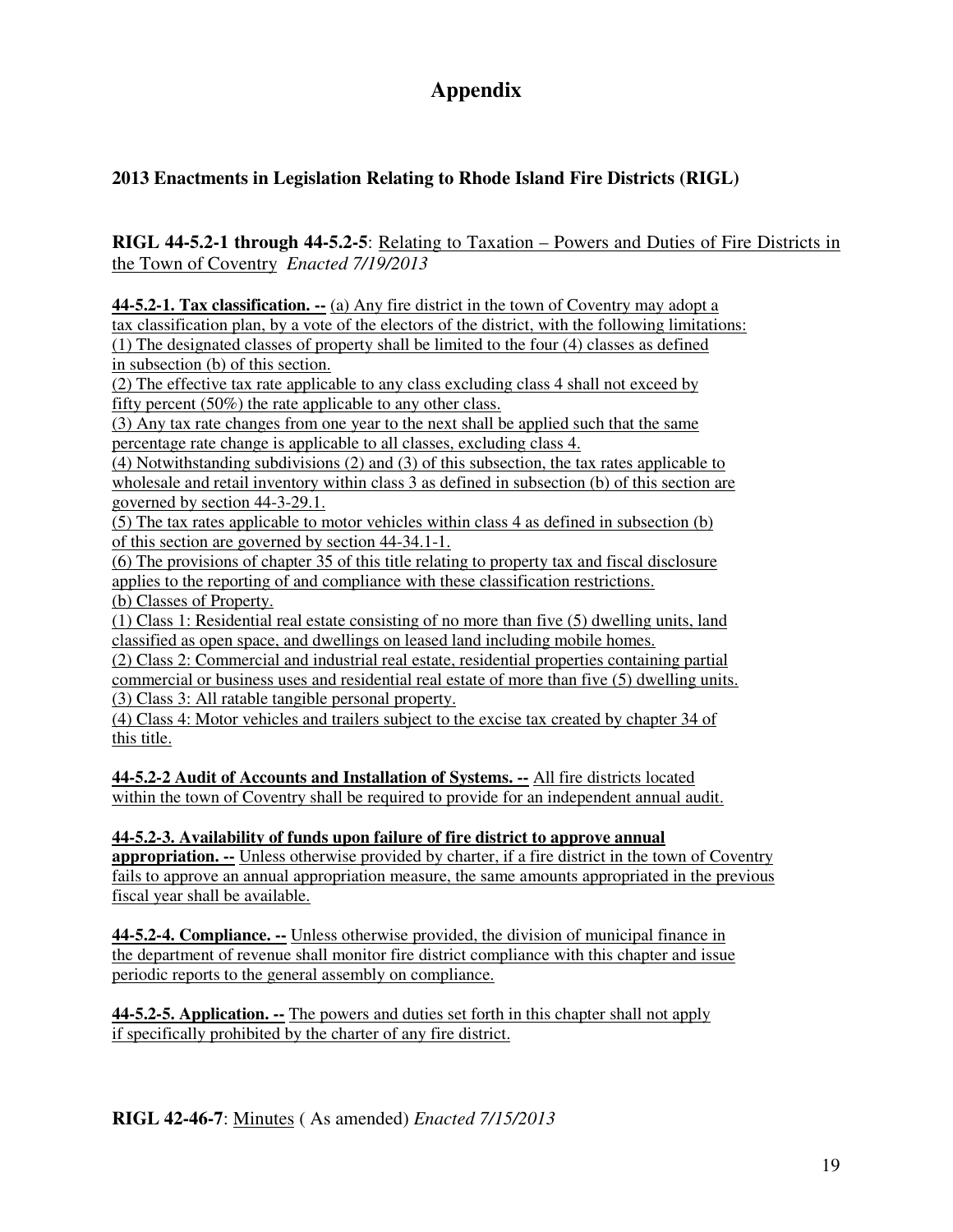**42-46-7. Minutes. --** (a) All public bodies shall keep written minutes of all their meetings. The minutes shall include, but need not be limited to:

(1) The date, time, and place of the meeting;

(2) The members of the public body recorded as either present or absent;

(3) A record by individual members of any vote taken; and

(4) Any other information relevant to the business of the public body that any member of the public body requests be included or reflected in the minutes.

(b)(1) A record of all votes taken at all meetings of public bodies, listing how each member voted on each issue, shall be a public record and shall be available, to the public at the office of the public body, within two (2) weeks of the date of the vote. The minutes shall be public records and unofficial minutes shall be available, to the public at the office of the public body, within thirty-five (35) days of the meeting or at the next regularly scheduled meeting, whichever is earlier, except where the disclosure would be inconsistent with sections 42-46-4 and 42-46-5 or where the public body by majority vote extends the time period for the filing of the minutes and publicly states the reason.

 $(2)$  In addition to the provisions of subdivision  $(b)(1)$ , all volunteer fire companies, associations, fire district companies, or any other organization currently engaged in the mission of extinguishing fires and preventing fire hazards, whether it is incorporated or not, and whether it is a paid department or not, shall post unofficial minutes of their meetings within twenty-one (21) days of the meeting, but not later than seven (7) days prior to the next regularly scheduled meeting, whichever is earlier, on the secretary of state's website.

(c) The minutes of a closed session shall be made available at the next regularly scheduled meeting unless the majority of the body votes to keep the minutes closed pursuant to sections 42-46-4 and 42-46-5.

(d) All public bodies within the executive branch of the state government and all state public and quasi-public boards, agencies and corporations, and those public bodies set forth in subdivision (b)(2), shall keep official and/or approved minutes of all meetings of the body and shall file a copy of the minutes of all open meetings with the secretary of state for inspection by the public within thirty-five (35) days of the meeting; provided that this subsection shall not apply to public bodies whose responsibilities are solely advisory in nature.

(e) All minutes and unofficial minutes required by this section to be filed with the secretary of state shall be electronically transmitted to the secretary of state in accordance with rules and regulations which shall be promulgated by the secretary of state. This requirement of the electronic transmission and filing of minutes with the secretary of state shall take effect one year after this subsection takes effect. If a public body fails to transmit minutes or unofficial minutes in accordance with this subsection, then any aggrieved person may file a complaint with the attorney general in accordance with section 42-46-8.

**RIGL 45-66-1**: Central Coventry Fire District Annual Appropriation (Repealed 9/1/2013)

#### **45-66-1. Availability of funds upon failure of the qualified voters of the Central**

**Coventry fire district to authorize the assessment and collection of taxes. –** Effective September 1, 2012, if the qualified voters of the Central Coventry fire district fail to authorize the assessment and collection of taxes on the fire district's taxable inhabitants and property, the tax levy last authorized by the qualified voters to be assessed and collected shall be assessed and collected by the fire district.